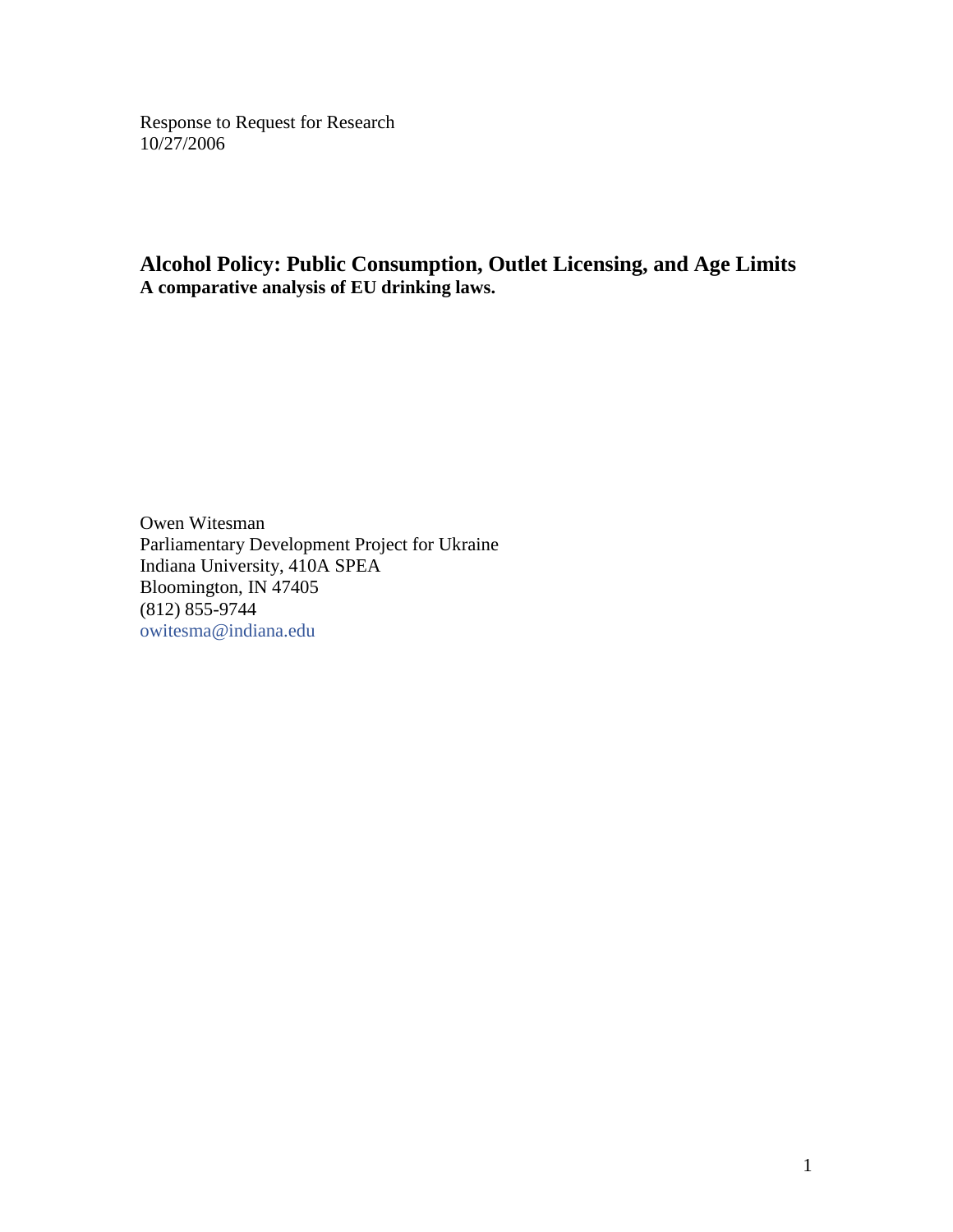# <span id="page-1-0"></span>**Table of Contents**

| Appendix B: Council Recommendation 2001/458/EC: Drinking of alcohol by young |  |
|------------------------------------------------------------------------------|--|
|                                                                              |  |
|                                                                              |  |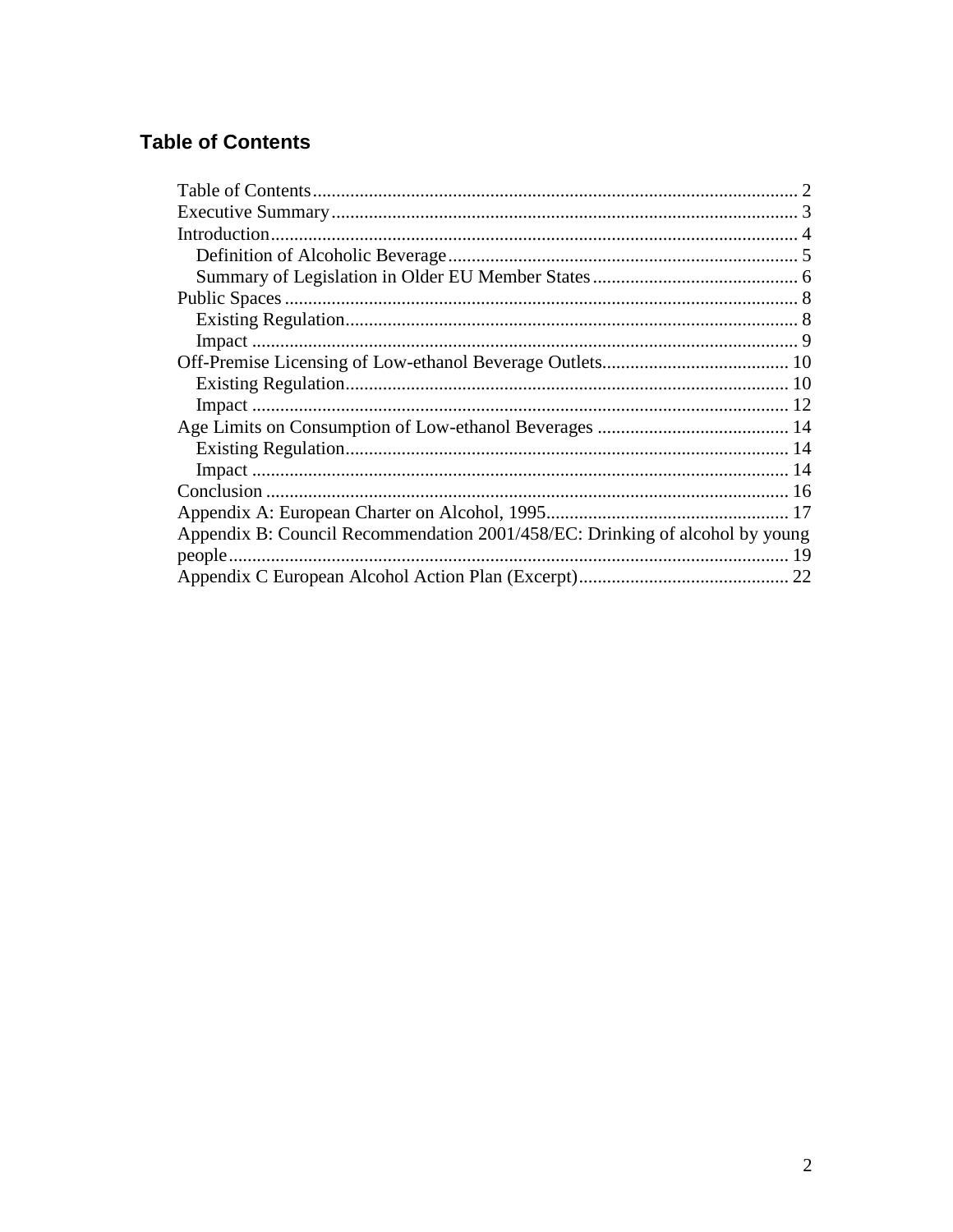### <span id="page-2-0"></span>**Executive Summary**

This report examines alcohol control policies related to public consumption of alcohol, licensing of alcohol outlets, and minimum drinking ages, all for low-ethanol beverages such as beer, in the 15 older European Union nations.

Scientific research has demonstrated that *comprehensive* government alcohol policies are effective in reducing alcohol-related harms. The regulation of drinking outlets, drinking locations, and minimum drinking age are considered among the most cost-effective and easily enforced alcohol policy options. The definition of what constitutes an alcoholic beverage worthy of regulation is a key issue. *It makes no difference what beverages a person is consuming; what matters is how much ethanol those beverages contain and how much total ethanol a person ingests.*

The overwhelming majority of EU nations require licenses for the sale of alcoholic beverages of any kind. On-premise licenses are most common; more than half of the nations require a license for off-premise sales of beer, and many do not issue licenses to kiosks. Successful alcohol licensing systems are comprehensive, combining administrative hurdles to receiving a license with effective enforcement and significant sanctions for violating the law. Effective policing of illegal sales to minors reduces future violations of licenses. Almost all nations have minimum drinking ages; about half at 16 years and half at 18 yrs. Public consumption of alcohol is generally regulated somewhat loosely and primarily at the local level; although, public intoxication, which often leads to injury and violence, is taken more seriously.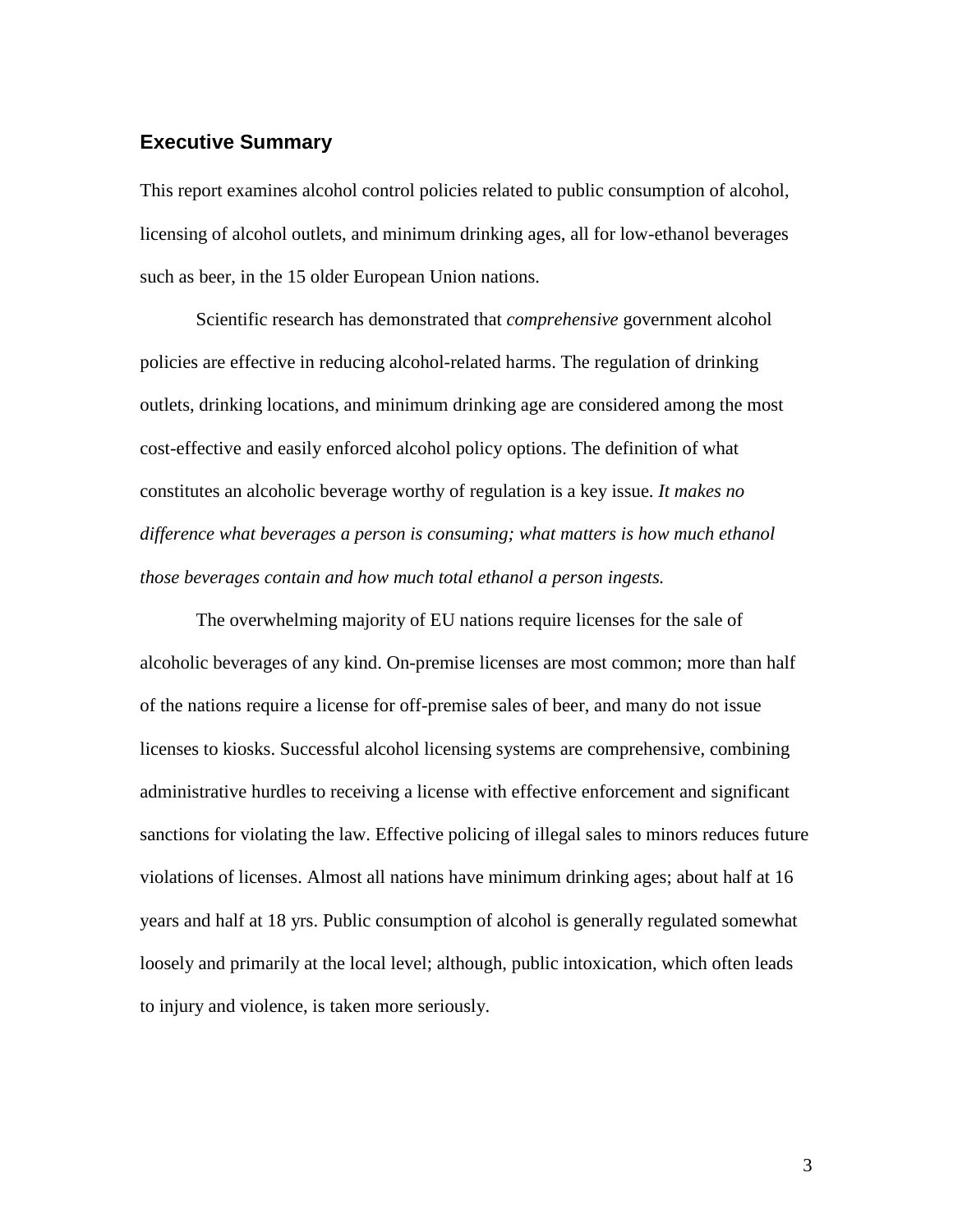## <span id="page-3-0"></span>**Introduction**

This report examines alcohol control policies related to public consumption of alcohol, licensing of alcohol outlets, and minimum drinking ages, all for low-ethanol beverages such as beer, in the 15 older European Union nations. Source material has been drawn from many sources, but the most important clearinghouse for alcohol health and policy information in Europe is the World Health Organization. A number of WHO reports are listed in the bibliography of this report and relevant joint European resolutions are included in the appendices.

Alcohol consumption is the third largest health risk factor in developed countries and in 1999 accounted for at least 55,000 deaths of young people aged 15-29 years in Europe (Gutjahr, Gmel et al. 2001; Rehm, Gmel et al. 2001; WHO 2002; WHO 2004). The effects of alcohol consumption on public health are similar to those of cancer and heart disease (WHO 2002). Alcohol consumption is linked to over 60 negative health outcomes (Gutjahr, Gmel et al. 2001). Average drinkers, those who do not engage in overtly risky behaviors such as binge drinking, are collectively responsible for the largest share of alcohol's burden on society. Alcohol problems are highly correlated with per capita consumption and reductions in per capita consumption produce decreases in alcohol-related problems. Alcohol beverage sales, and thus per capita consumption, are price-sensitive. Government action to control the supply and demand of alcohol is one of the most important strategies in minimizing the harm caused to society by alcohol consumption. Scientific research has demonstrated that *comprehensive* government alcohol policy programs are effective in reducing alcohol-related harms (WHO 2004). The regulation of drinking outlets, drinking locations, and minimum drinking age have all

4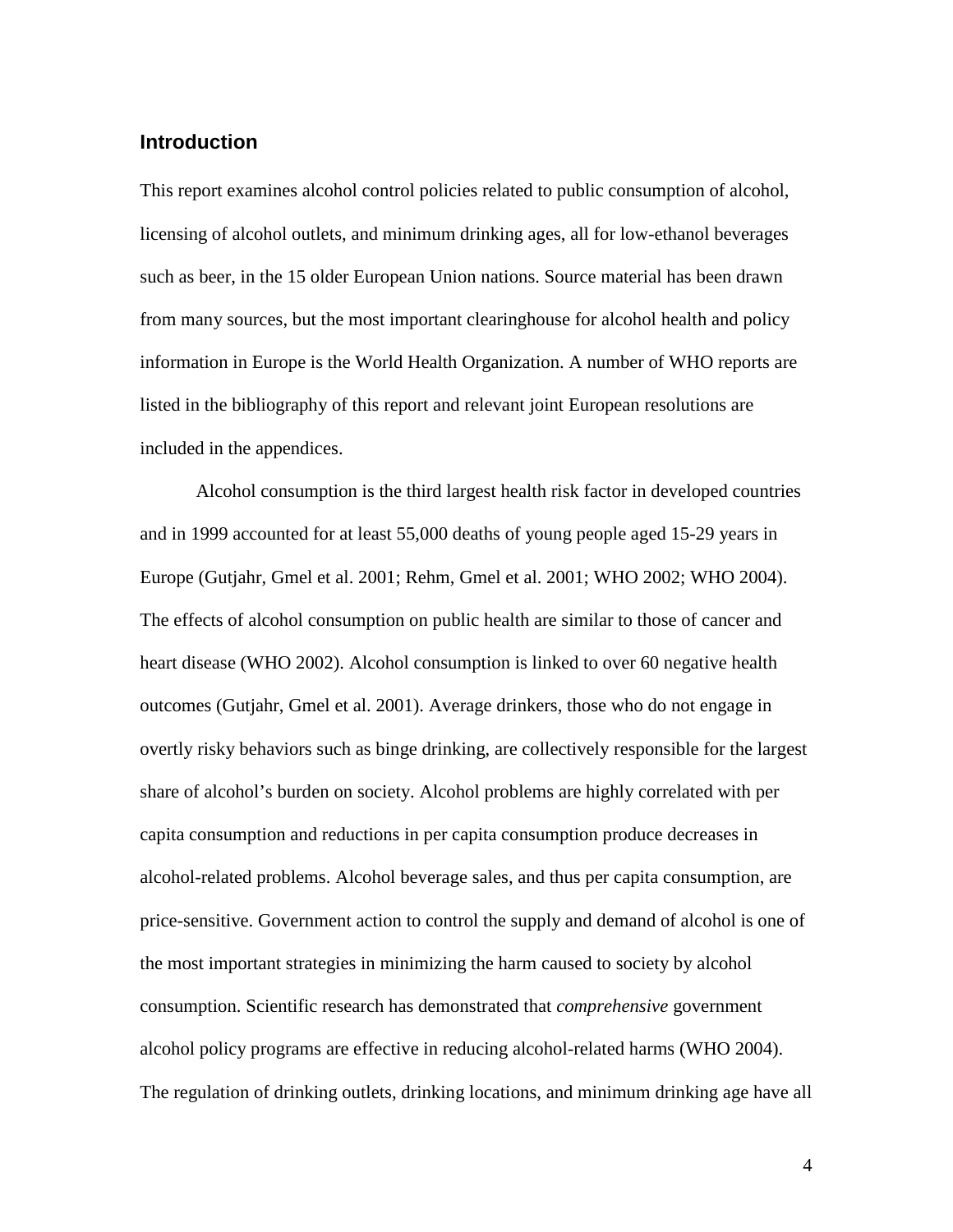been demonstrated to be effective in reducing drinking and related harms. *They are also among the most cost-effective and easily enforced alcohol policy options* (Österberg 2004).

Comprehensive alcohol policy is most effective. "A policy mix which makes use of taxation and control of physical access, supports drink driving countermeasures, and which invests broadly in treatment of alcohol use disorders and particularly in primary care, advertising restriction and public awareness campaigns, is, based on all the research evidence, likely to achieve success in reducing the level of alcohol consumption problems" (WHO 2004); see also (Edwards 1994; Österberg 2004).

### <span id="page-4-0"></span>*Definition of Alcoholic Beverage*

Alcohol legislation requires clear definitions of what constitutes an alcoholic beverage and what the different regulatory categories of alcoholic beverage are. If the definition of alcoholic beverage is set too high in terms of ethanol content, significant alcohol consumption may be left unregulated, and the harm resulting from that consumption will remain unaffected by alcohol policy initiatives.

Alcoholic beverages are almost universally defined in terms of alcohol content by volume (ABV). This refers to the ratio of ethanol to other ingredients in the beverage. The average definition of an alcoholic beverage in the countries in this report is 1.6% ABV (WHO 2004). It is extremely important to recognize the difference between an alcoholic beverage and the amount of alcohol contained in a beverage. *It makes no difference what beverages a person is consuming; what matters is how much ethanol those beverages contain and how much total ethanol a person ingests.* Whether the ethanol was created by fermentation or distillation, or made from gain, potatoes, berries,

5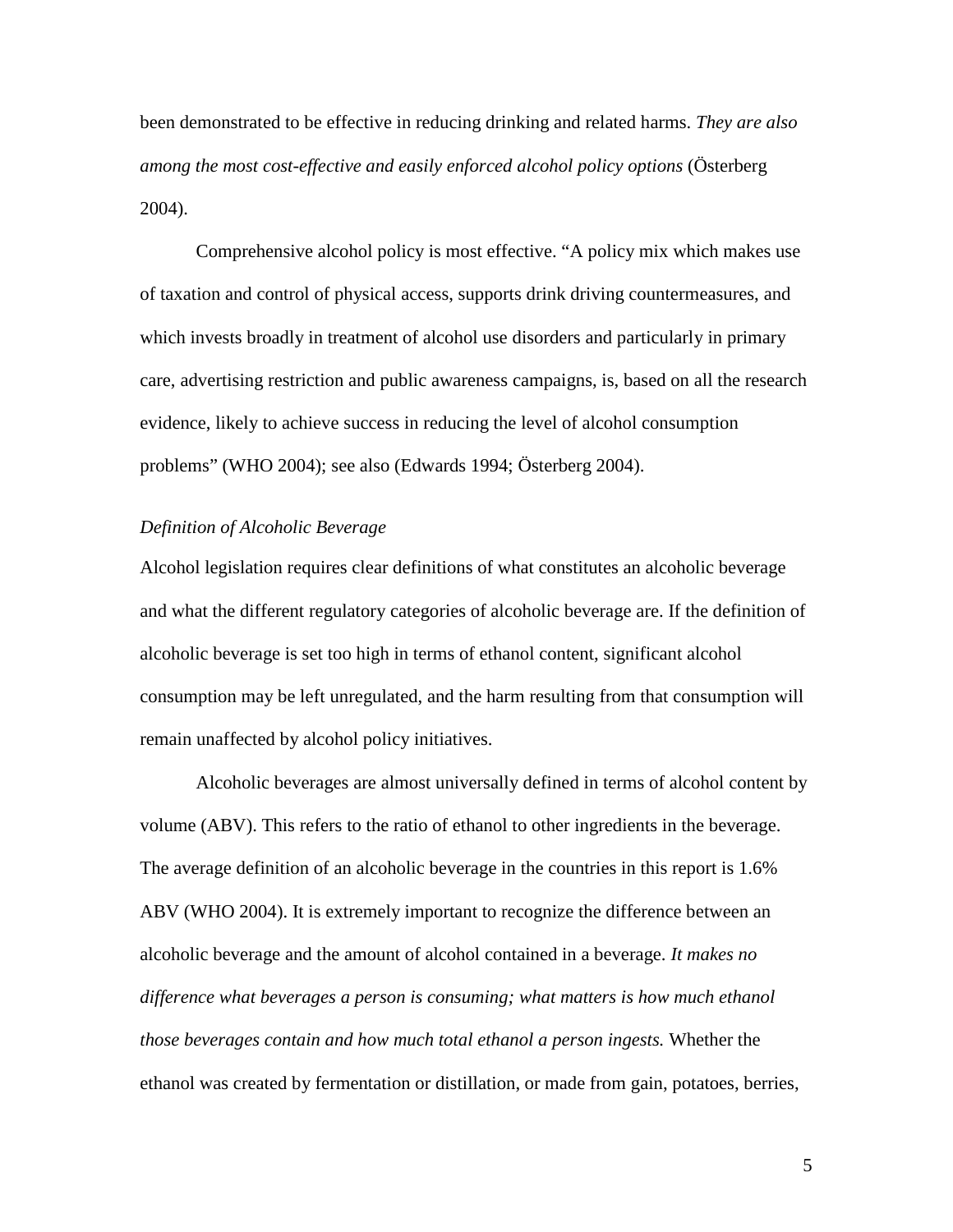or honey, the resulting psychoactive chemical is the same. For this reason it is common to use the more technical term *ethanol* when referring to the alcohol in a beverage, since it is the chemical that has an effect on the human body, not the drink that contains it.

Policies aimed at encouraging people to drink beer or wine instead of vodka, for example, are not concerned with vodka being inherently more dangerous than beer or wine; the rationale for such legislation is that a person drinking the same volume of liquid ingests much more ethanol drinking vodka than drinking the same volume of milder drinks. (It is important to note that policies of this nature have had little success. When people are encouraged to drink more mild alcoholic beverages, they generally do so *in addition* to the other alcohol they were already consuming (Whitehead 1976; Simpura, Paakkanen et al. 1995)).

Another important set of terms that requires clarification defines the two main categories of alcohol sales licensing: *off-premise* and *on-premise*, also referred to as *offlicense* and *on-license.* Off-premise sales refers to alcohol sold for consumption somewhere other than the point of sale. For example, a supermarket that sells beer or a liquor store that sells wine and vodka are both engaged in off-premise (off-license) sales. A café, pub, or restaurant that sells beer, wine, or mixed drinks by the glass or bottle for consumption at the same location is engaged in on-premise (on-license) sales.

### <span id="page-5-0"></span>*Summary of Legislation in Older EU Member States*

[Table 1](#page-6-0) provides an overview of national legislation in the older EU member nations regarding minimum legal drinking ages, off-premise licensing, and restrictions on alcohol consumption in public spaces.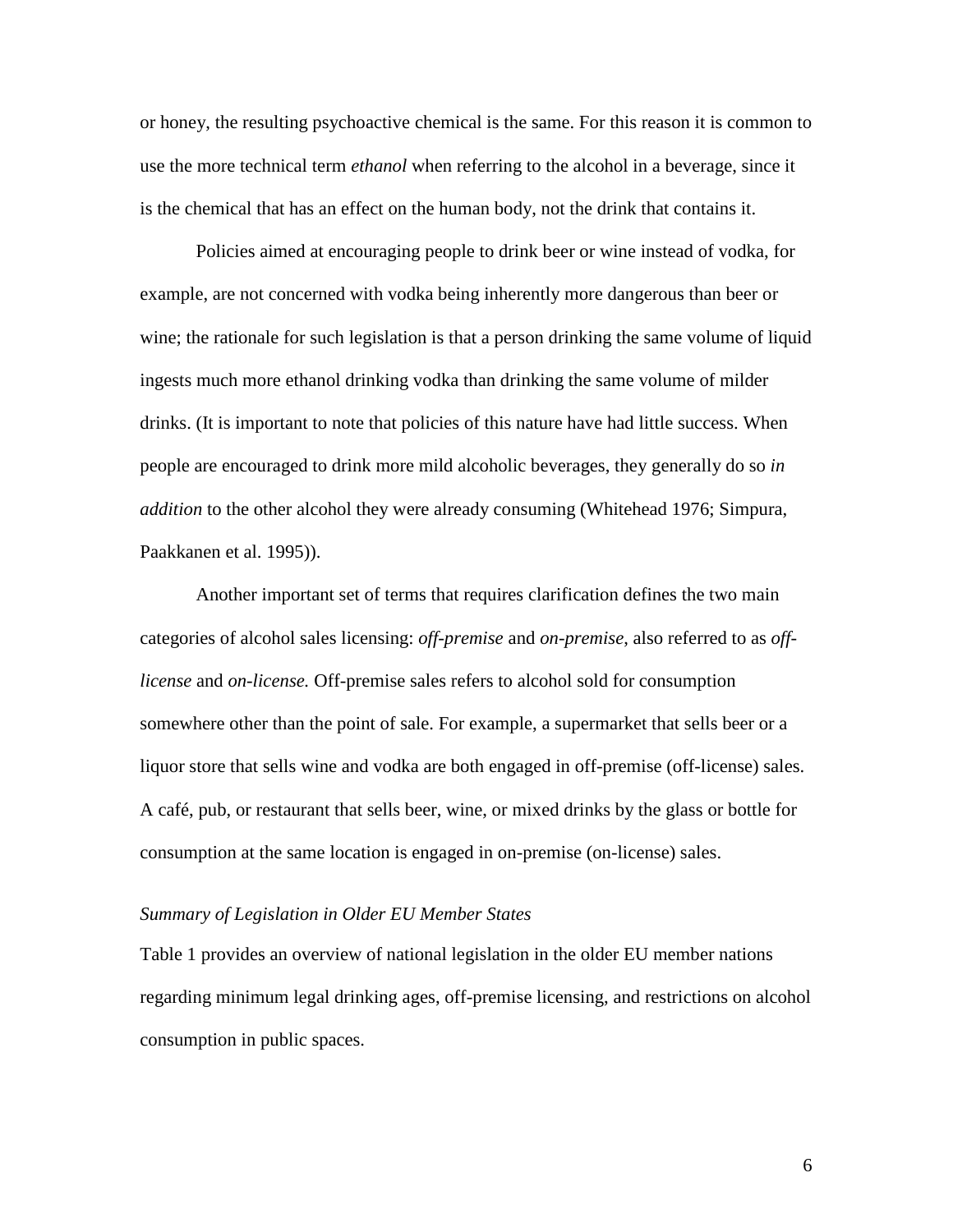| Country     | Age limit<br>off-<br>premise<br>(beer) | Age limit<br>on-premise<br>(beer) | Drinking<br>prohibited in<br>parks and streets. | Off-premise<br>licensing for<br>low-ethanol<br>drinks | On-premise<br>licensing for<br>low-ethanol<br>drinks |
|-------------|----------------------------------------|-----------------------------------|-------------------------------------------------|-------------------------------------------------------|------------------------------------------------------|
| Austria     | 16                                     | 16                                | VOLUNTARY                                       | N <sub>O</sub>                                        | N <sub>O</sub>                                       |
|             | none <sup>1</sup>                      | 16                                |                                                 | <b>YES</b>                                            |                                                      |
| Belgium     |                                        |                                   |                                                 |                                                       | <b>YES</b>                                           |
| Denmark     | 15                                     | 18                                | <b>PARTIAL</b>                                  | NO                                                    | <b>YES</b>                                           |
| Finland     | 18                                     | 18                                | <b>PARTIAL</b>                                  | <b>YES</b>                                            | <b>YES</b>                                           |
| France      | 16                                     | 16                                | NO                                              | <b>YES</b>                                            | <b>YES</b>                                           |
| Germany     | 16                                     | 16                                | N <sub>O</sub>                                  | NO                                                    | NO                                                   |
| Greece      | 17                                     | 17                                | NO                                              | NO                                                    | N <sub>O</sub>                                       |
| Ireland     | 18                                     | 18                                | VOLUNTARY                                       | <b>YES</b>                                            | <b>YES</b>                                           |
| Italy       | 16                                     | 16                                | <b>VOLUNTARY</b>                                | <b>YES</b>                                            | <b>YES</b>                                           |
| Luxembourg  | none <sup>2</sup>                      | 18                                | NO                                              | <b>YES</b>                                            | <b>YES</b>                                           |
| Netherlands | 16                                     | 16                                | <b>VOLUNTARY</b>                                | NO                                                    | <b>YES</b>                                           |
| Portugal    | none                                   | 16                                | NO                                              | NO                                                    | <b>YES</b>                                           |
| Spain       | 16                                     | 16                                | VOLUNTARY                                       | NO                                                    | NO                                                   |
| Sweden      | 18                                     | 18                                | <b>VOLUNTARY</b>                                | YES <sup>3</sup>                                      | <b>YES</b>                                           |
| United      | 18                                     | 18                                | VOLUNTARY                                       | <b>YES</b>                                            | <b>YES</b>                                           |
| Kingdom     |                                        |                                   |                                                 |                                                       |                                                      |

## <span id="page-6-0"></span>**Table 1 Summary of Legislation of Low-ethanol Beverages**

**Sources: (Österberg and Karlsson 2002; WHO 2004)**

**NOTES: "Voluntary" indicates that decisions on restrictions are left to municipalities to decide or depend on voluntary restrictions imposed by the alcohol beverage industry. "Partial" indicates that only some beverages are restricted.**

<sup>&</sup>lt;sup>1</sup> For sales

<span id="page-6-2"></span><span id="page-6-1"></span><sup>&</sup>lt;sup>2</sup> Recommended age 16. High fines for "irresponsible" serving of young people.

<span id="page-6-3"></span><sup>&</sup>lt;sup>3</sup> In Sweden, beer above 3.5% ethanol by volume can only be sold in state Systembolaget liquor stores. For other responses, beer is considered to have around 4.5% ethanol by volume.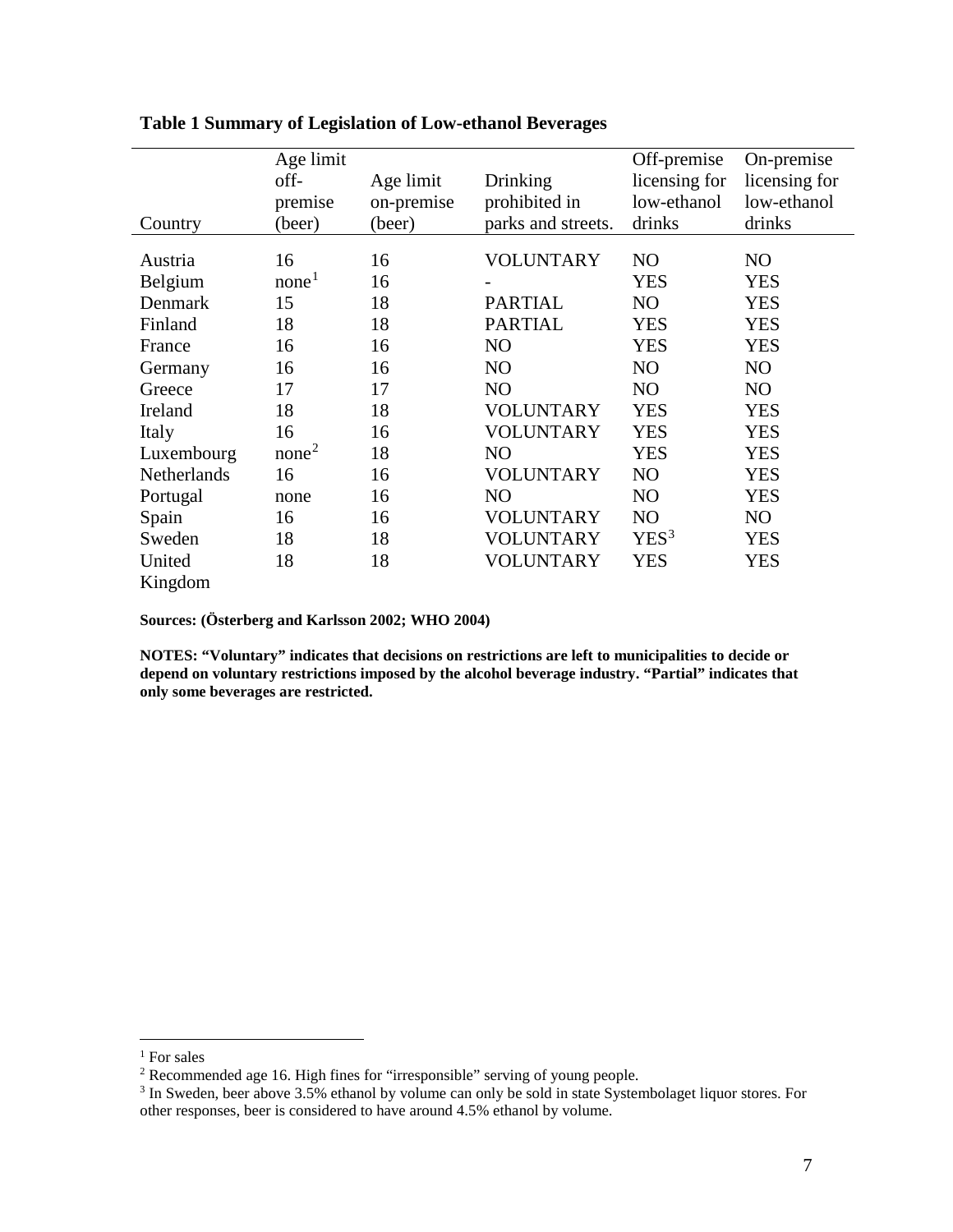## <span id="page-7-0"></span>**Public Spaces**

### <span id="page-7-1"></span>*Existing Regulation*

*All people have the right to a family, community and working life protected from accidents, violence and other negative consequences of alcohol consumption.*

### **European Charter on Alcohol, 1995 (see Appendix A)**

"The two overall aims of restricting alcohol consumption in different settings are to ensure a safe public environment for leisure-time and sporting events, and to minimize or avoid accidents and loss of production in workplaces" (Rehn, Room et al. 2001). Particularly local governments are able to use policies to prevent alcohol-related harm in public places (Österberg and Simpura 1999; Anderson and Baumberg 2006). Few nations completely ban alcohol consumption in public places, although laws forbidding public drinking to the point of intoxication are more common. Since legislation in this area is so diffused, complete statistics are difficult to compile. However, there are common trends. It is common to ban alcohol at specific times and places, such as for "risk matches" at soccer stadiums, when hooliganism is expected. Some nations restrict alcohol consumption near schools and child-care facilities. After rates of teenagers regularly getting drunk jumped from 22% to 44% in Spain in recent years, the government moved to impose heavy fines for drinking in the streets. In Madrid, Barcelona and Toledo, people drinking in the streets face fines of up to 1,500 EUR. These drinking patters in Spain center on alcopops such as whisky and coke and have been observed across Europe.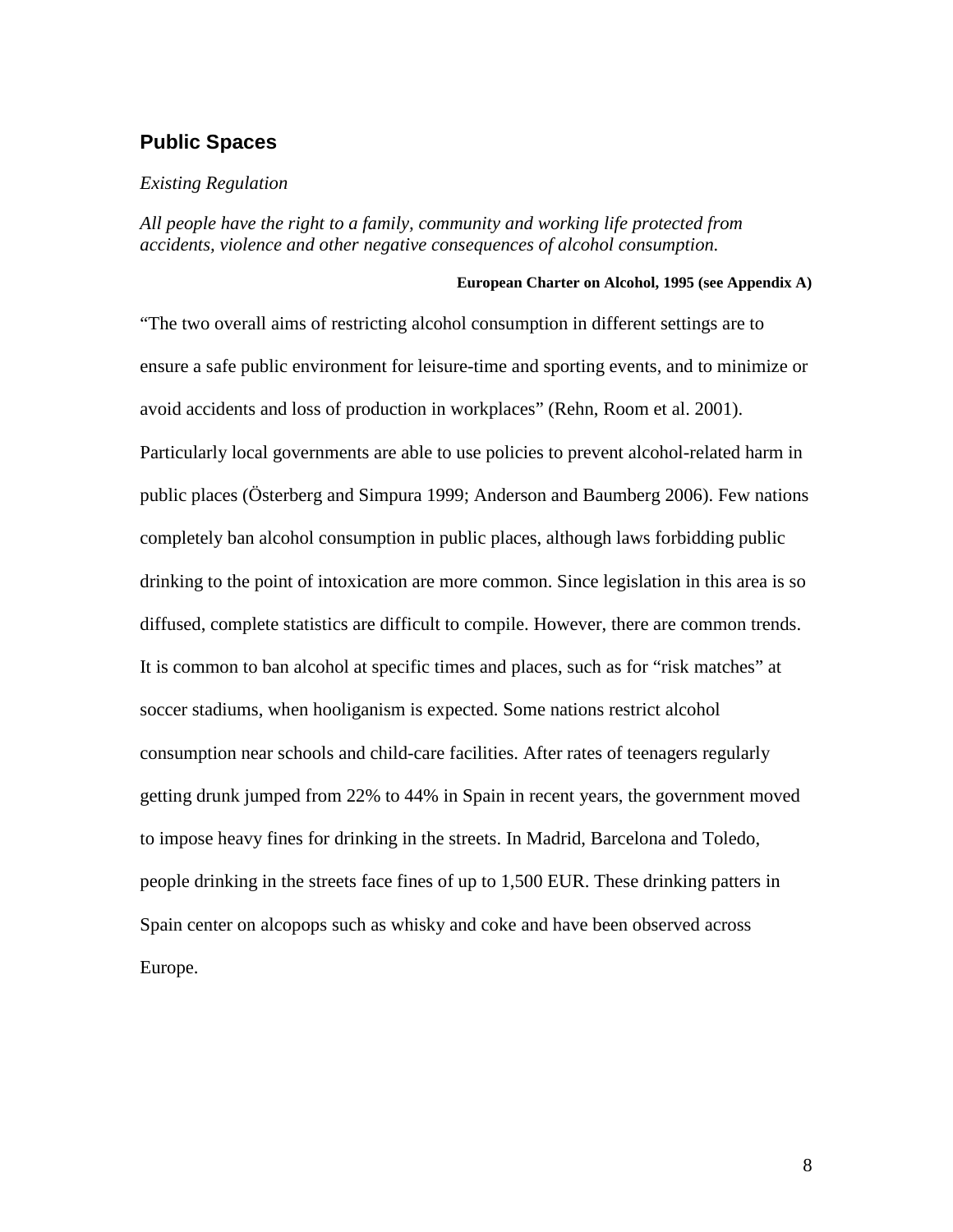### <span id="page-8-0"></span>*Impact*

Alcohol plays a major role in crime. Assaults and homicides have a high level of alcohol involvement, with up to 85% of such crimes involving alcohol in some places (Klingemann 2001). Alcohol is also a major contributor to accidents and violence of all kinds (Holder and Edwards 1995; Felson, Berends et al. 1997; Holder 1998; Gorman, Speer et al. 2001; Klingemann, Gmel et al. 2001; Room and Nordiska nämnden för alkohol- och drogforskning. 2002). In places where public intoxication has been decriminalized, police often still shoulder responsibility for rounding up drunks and delivering them to treatment. Some communities have had success with community and charitable organizations organizing transportation to detoxification centers for drunks (Anderson and Baumberg 2006). Youth are a major target of public drunkenness regulations, with the goal being to stop bad habits from starting young.

Youth are more influenced by incidental circumstances such as group size, group pressure, and opportunities to drink than by their beliefs or knowledge about alcohol. Therefore, interventions focused on actual drinking situations, such as police or parents intervening when youth drink in public, may be more effective than educational campaigns (Knibbe, Oostveen et al. 1991). Places where existing laws regarding public drunkenness and underage drinking are not well enforced naturally have higher rates of these problems.

Problems related to public intoxication as people leave licensed establishments are widespread, particularly in the UK, but also elsewhere in Europe. Reducing violence and crime related to these situations has been achieved by increasing availability of transportation late at night, training police officers to diffuse situations early through non-

9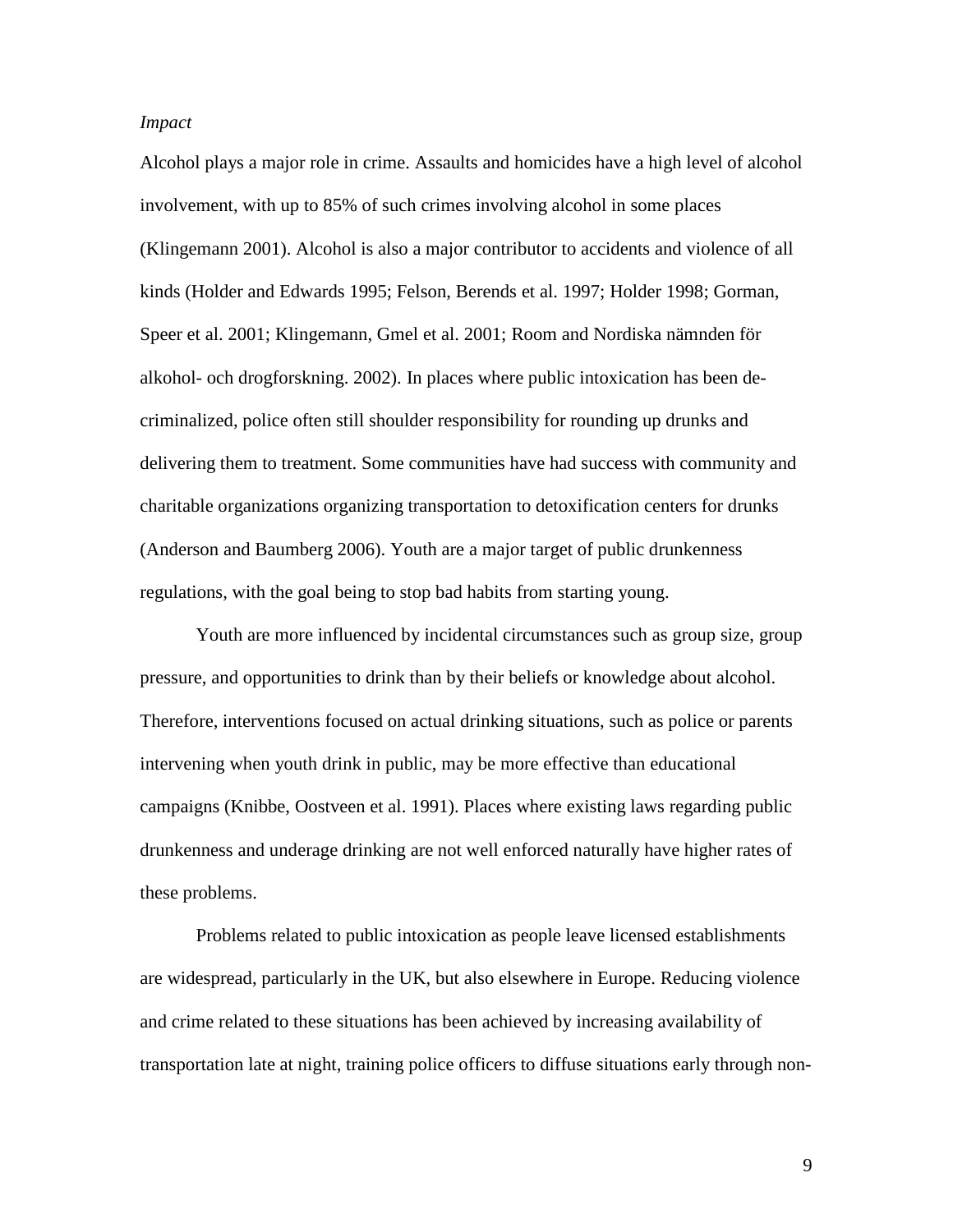confrontational methods, and coordination between alcohol licensees and police (Marsh 1992).

WHO recommendations for restrictions on drinking in public places focus on 1) controlling alcohol at major public events, 2) prohibiting alcohol at under-age sporting events, and 3) ensuring that family-based treatment programs are widely available so that people engaging in public intoxication behavior receive proper treatment (WHO 2002).

## <span id="page-9-0"></span>**Off-Premise Licensing of Low-ethanol Beverage Outlets**

## <span id="page-9-1"></span>*Existing Regulation*

*[A strategy of the Charter is to] [p]romote health by controlling the availability [of alcohol], for example for young people, and influencing the price of alcoholic beverages, for instance by taxation.*

### **European Charter on Alcohol, 1995 (see Appendix A)**

[Table 2](#page-9-2) presents a summary of licensing regulations and requirements. For each country

the minimum ABV percentages above which licenses are required are listed. An entry of

"none" indicates that no alcohol-specific license is required. A dash indicates missing

data.

| Country | Min ABV for<br>license (on-<br>premise/off-<br>premise) | Issuing body | Requirements                                                                    | Period of<br>license |
|---------|---------------------------------------------------------|--------------|---------------------------------------------------------------------------------|----------------------|
|         |                                                         |              |                                                                                 |                      |
| Austria | none/none                                               |              | No criminal record,<br>hygiene (food license)                                   |                      |
| Belgium | 0.5/0.5                                                 | Federal      | Fee; additional license for<br>over 22% ABV                                     | $1 \, yr.$           |
| Denmark | none/2.8                                                | Municipality | No criminal record                                                              | 8 yrs.               |
| Finland | 2.8/2.8                                                 | Province     | 500 EUR fee $+$ annual<br>control fee; off-premise<br>sale over 4.7% restricted |                      |

## <span id="page-9-2"></span>**Table 2 Summary of Licensing Regulations**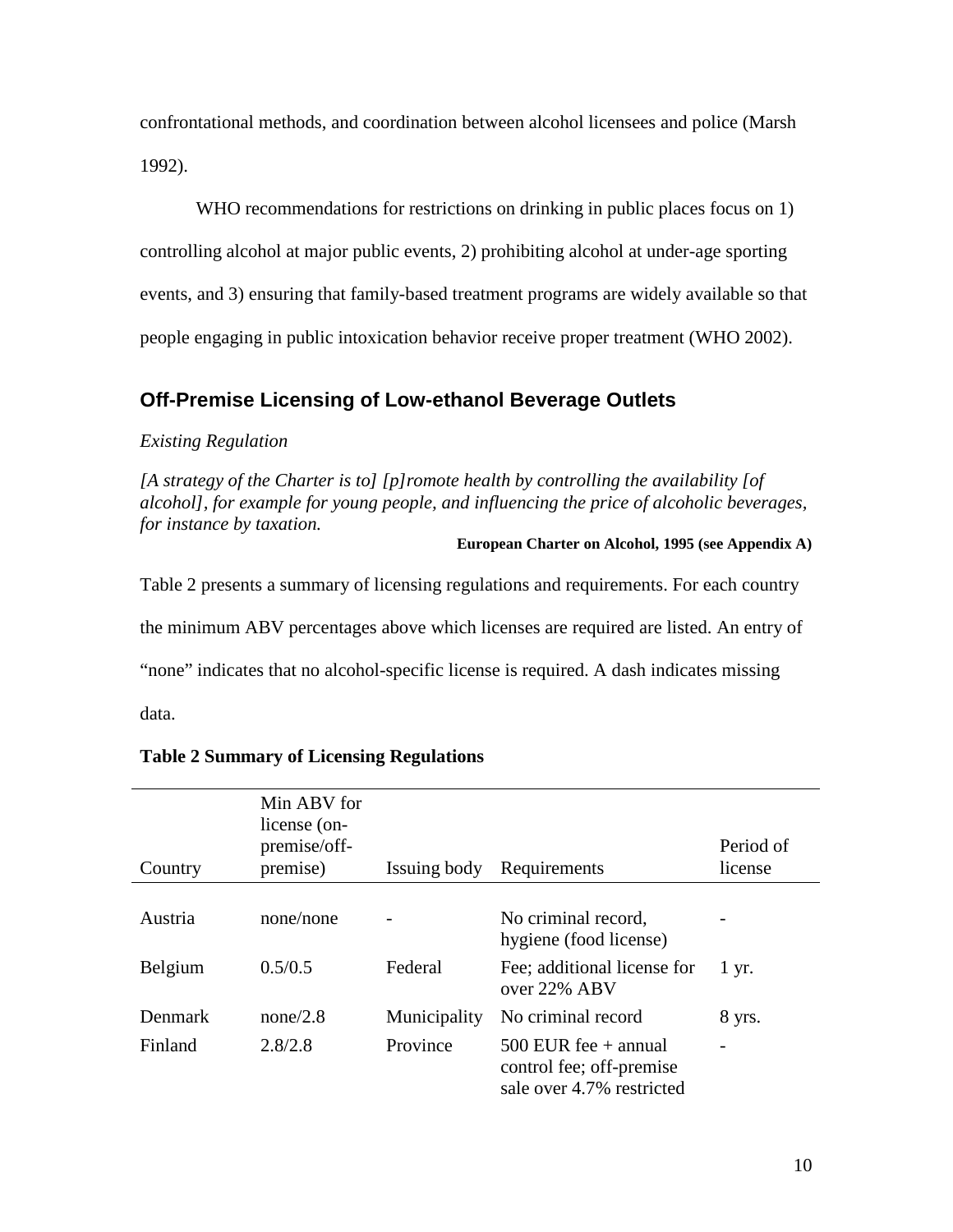|                   |             |                          | to state store.                                                                                                                                     |           |
|-------------------|-------------|--------------------------|-----------------------------------------------------------------------------------------------------------------------------------------------------|-----------|
| France            | 1.2/1.2     | Federal                  | Density of licenses <sup>4</sup>                                                                                                                    | Permanent |
| Germany           | none/none   |                          | Hygiene, no alcoholism<br>(food license)                                                                                                            |           |
| Greece            | $-/-$       | Municipality             |                                                                                                                                                     | Permanent |
| Ireland           | 0.5/0.5     | <b>District</b><br>court | 250-3800 EUR fee<br>(depends on turnover)                                                                                                           | 1 yr.     |
| Italy             | 0.1/0.1     | Municipality             | Small fee (e.g. 35 EUR in<br>Florence); $150m2$ business                                                                                            | Permanent |
| Luxembourg        | 1.01/1.01   | Municipality             | Max 30 EUR annual fee<br>on-license; off-license 62-<br>$250$ EUR + annual 50<br>EUR fee; ratio of outlets<br>to population (target $1/500$<br>max) | Annual    |
| Netherlands       | 0.5/15      | Municipality             | $15m^2$ ; no sales through a<br>window; 16-300 EUR fee;<br>no mixed on-license/off-<br>license sales.                                               |           |
| Portugal          | $0.5$ /none | Municipality             | Business license only for<br>off-premise.                                                                                                           | Permanent |
| Spain             | none/none   |                          | Some municipalities<br>regulate the number of<br>outlets.                                                                                           |           |
| Sweden            | 3.5/3.5     | Municipality             | Under 3.5% beer requires<br>only food license. Off-<br>premise sale of over 3.5%<br>restricted to state store.                                      |           |
| United<br>Kingdom | 0.5/0.5     | Court                    | Citizens/police may object<br>to license issuance; 44<br>EUR fee.                                                                                   | 3 yrs.    |

## **Source: (Österberg and Karlsson 2002)**

In Italy and the Netherlands, minimum size restrictions are placed on businesses applying for licenses (150m<sup>2</sup> minimum); whereas, in Luxemburg beer may be sold from kiosks. Some nations, for example the UK, restrict the sale of alcohol at petrol stations (Österberg and Karlsson 2002). Other nations, such as Finland and Sweden, allow low

<span id="page-10-0"></span><sup>&</sup>lt;sup>4</sup> No new on-premise licenses are issued. They must be purchased from previous holders on the open market.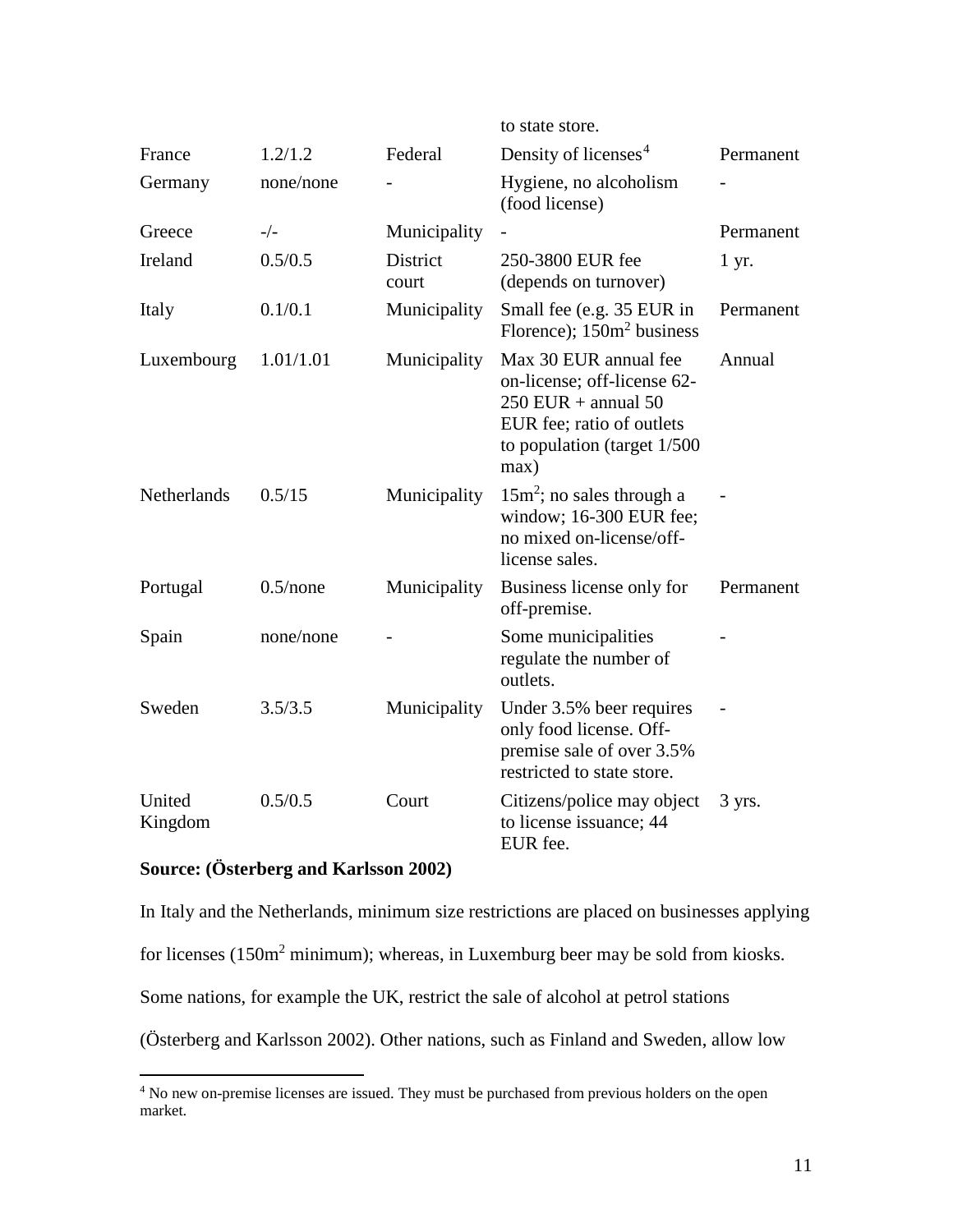alcohol beer to be sold in grocery stores; in these cases, the definition of the establishment has to do with the nature of the establishment, not necessarily the size of the establishment.

Austria and Germany do not have separate licenses for the sale of alcohol, but they do require general licenses to engage in any retail activity, particularly retail sales of food. This is not the most appropriate approach in terms of public health, since alcohol ought to be considered a special commodity (Babor 2003; WHO 2004), not lumped with other retail goods. In some cases in Austria and Germany, local governments may impose sanctions of businesses engaged in or contributing to activities considered dangerous to the community, but this type of regulation is sporadic and uncoordinated.

In many nations, licensed sale of alcoholic beverages is restricted in other ways. For example, sales may be restricted to certain hours of the day (both for on-premise and off-premise), to certain days of the week (e.g. no sales on Saturday or Sunday), to certain places (e.g. not at sporting events), or the ratio of alcohol outlets to population or geographic density of outlets may be restricted.

*Hours of sale*: Belgium, Denmark, Finland, Ireland, Netherlands, Spain, Sweden, and UK *Days of sale*: Netherlands, Spain, Sweden *Places of sale*: Finland, France, Ireland, Netherlands, Spain, Sweden *Density of outlets*: France, Luxembourg, Spain, Sweden

#### <span id="page-11-0"></span>*Impact*

Alcohol sales licensing means that anyone who wants to sell alcoholic beverages (as define by each nation) must apply for and receive a license from their city, provincial, or state government. This refers to licenses specifically for the sale of alcohol, not a simple business license. Conditions for receiving an alcohol sales license can include that the seller have no criminal record, that the location for sales is considered appropriate, or that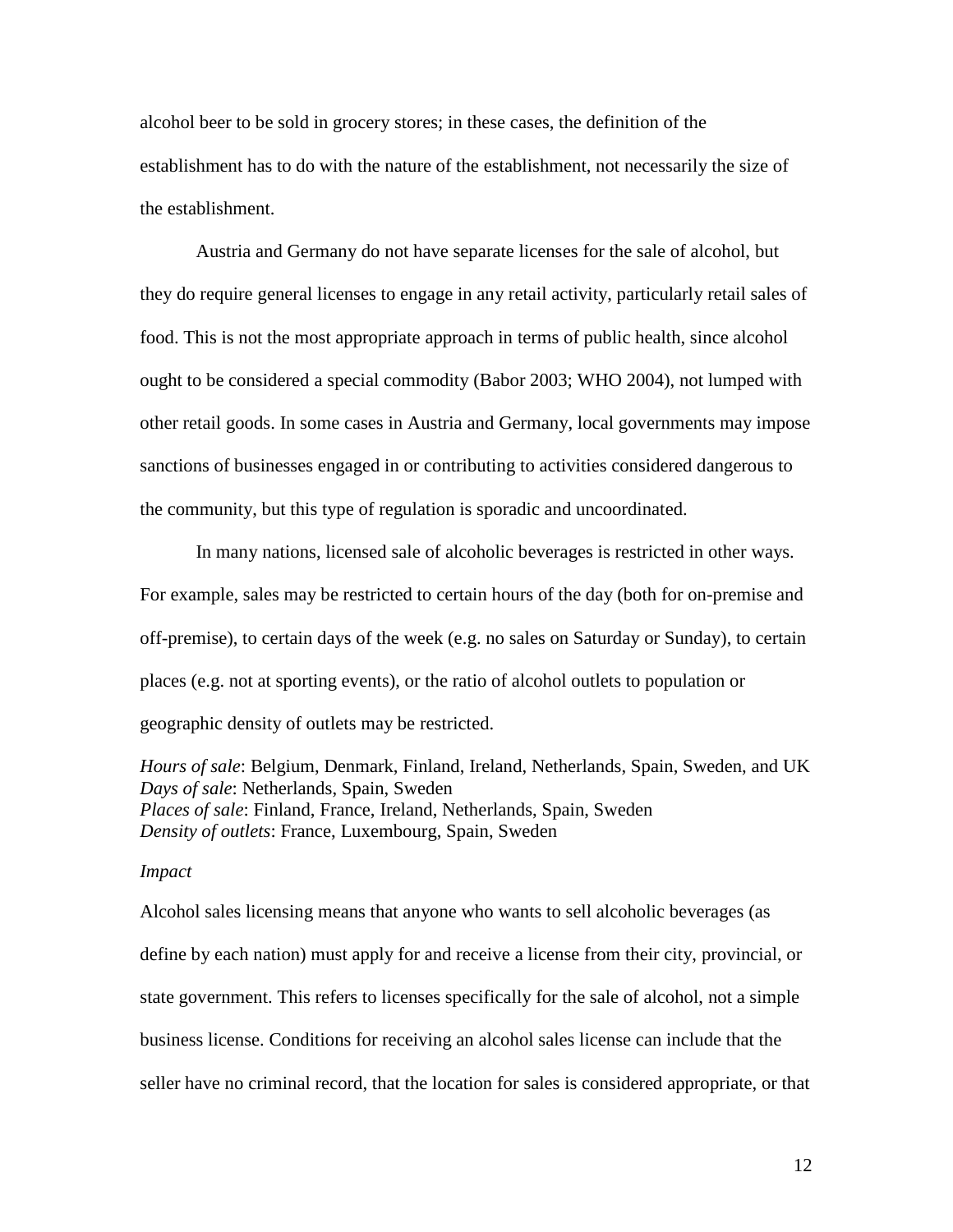numerous other alcohol sales outlets do not exist in the same area. Licenses can be suspended or revoked for violations of alcohol control regulations or the conditions required to receive a license.

Successful alcohol licensing systems are comprehensive, combining administrative hurdles to receiving a license with effective enforcement and significant sanctions for violating the law. It is important that licenses not be issued automatically to anyone who applies, but rather that receiving a license requires demonstrating that the requirements have been fulfilled as well as the payment of a substantial fee (Babor 2003; WHO 2004). Effective policing of illegal sales to minors reduces future violations of licenses (Preussera, Williams et al. 1994).

Restrictions on alcohol sales on the weekend have been shown to reduce alcohol violence and domestic disturbances (Grube and Nygaard 2001; Österberg and Karlsson 2002). Many studies have demonstrated links between geographic/population alcohol outlet density and social problems such as violence, traffic accidents, sexually transmitted diseases, and poverty (Scribner, MacKinnon et al. 1994; Scribner, MacKinnon et al. 1995; Scribner, Cohen et al. 1998; Scribner, Cohen et al. 2000; Zhu, Gorman et al. 2004)

An additional licensing strategy not seen in Europe, but present in Australia and the United States is the imposition of cover-charges and banning of free admission for women when cover charges are being applied to on-license establishments. Legislation of this type has been shown to reduce so-called "pub-hopping" and thus reduces violent confrontations between groups of young men moving from pub to pub (Felson, Berends et al. 1997).

13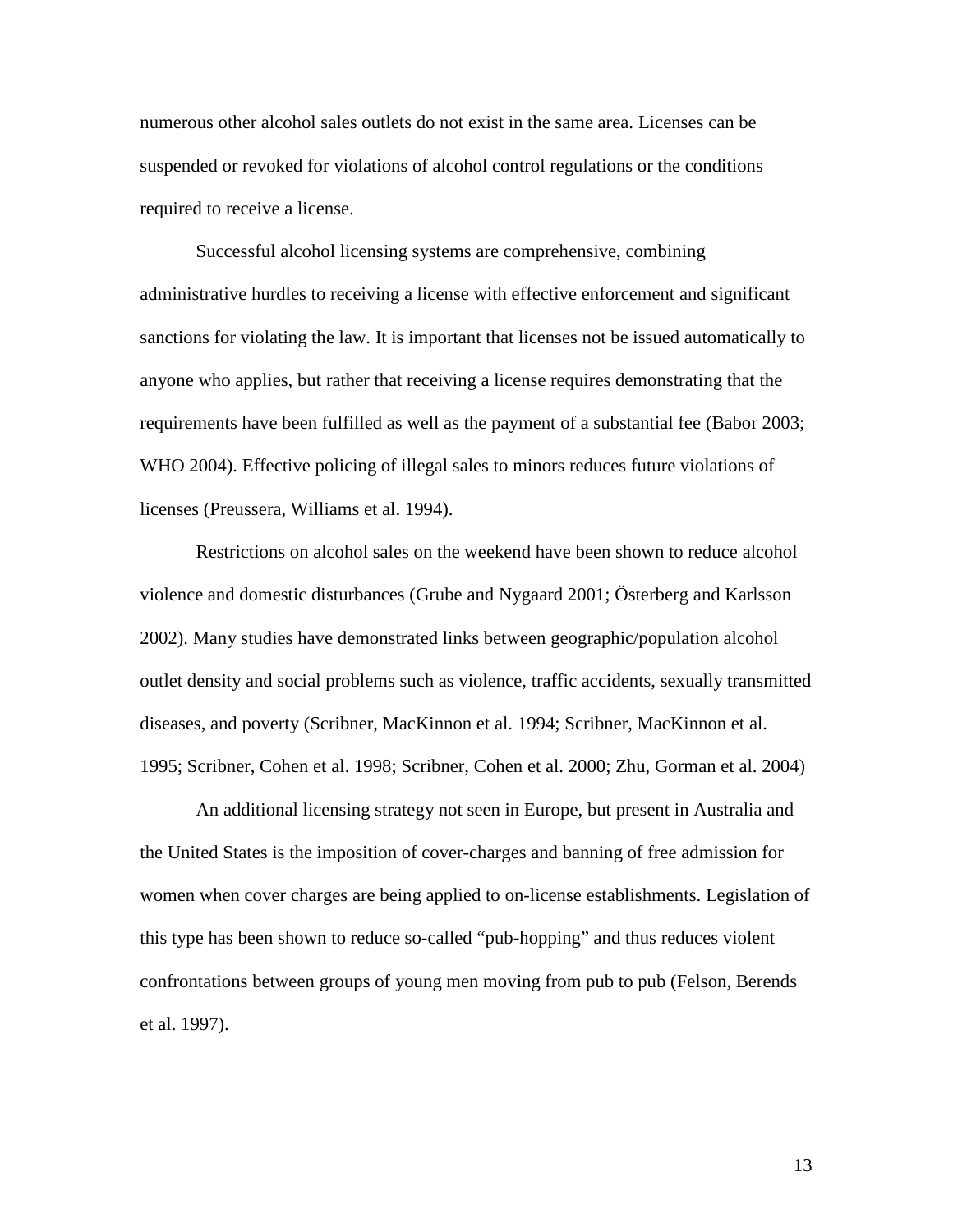### <span id="page-13-0"></span>**Age Limits on Consumption of Low-ethanol Beverages**

#### <span id="page-13-1"></span>*Existing Regulation*

*All children and adolescents have the right to grow up in an environment protected from the negative consequences of alcohol consumption and, to the extent possible, from the promotion of alcoholic beverages.*

#### **European Charter on Alcohol, 1995 (see Appendix A)**

Refer to [Table 1](#page-6-0) on page [7](#page-6-0) for a summary of minimum drinking ages.

Age limits on alcohol, like all other alcohol policies, are almost always determined by alcohol content, not by some other definition of beverage type such as source of alcohol (brewing or distilling), combination with some other flavor, or packaging. Age limits are generally imposed on the sale of alcohol and the public consumption of alcohol. In some nations, such as Germany and Ireland, consumption of alcohol by minors in private, when in the company of a guardian, is legal. Restrictions are also common on young people being in bars at all unless accompanied by a guardian. For example, in Ireland a person under 15 years of age cannot be in a pub without a parent or guardian and in France and Portugal the same limit is 16 years of age. In the UK, a pub must have a special Children's Certificate for accompanied minors under 14 to enter a pub; minors are not allowed in pubs after 9 p.m.

European Council Recommendation 2001/458/EC recommends strict enforcement of underage drinking laws, especially the checking of IDs. There is general concern in the EU over underage drinking patterns, particularly binge drinking and drinking away from the home without parental supervision (EC 2001).

#### <span id="page-13-2"></span>*Impact*

Alcohol is the drug of choice for young people (Grube and Nygaard 2001). The most effective policies for reducing youth drinking are taxation or price increases, increases in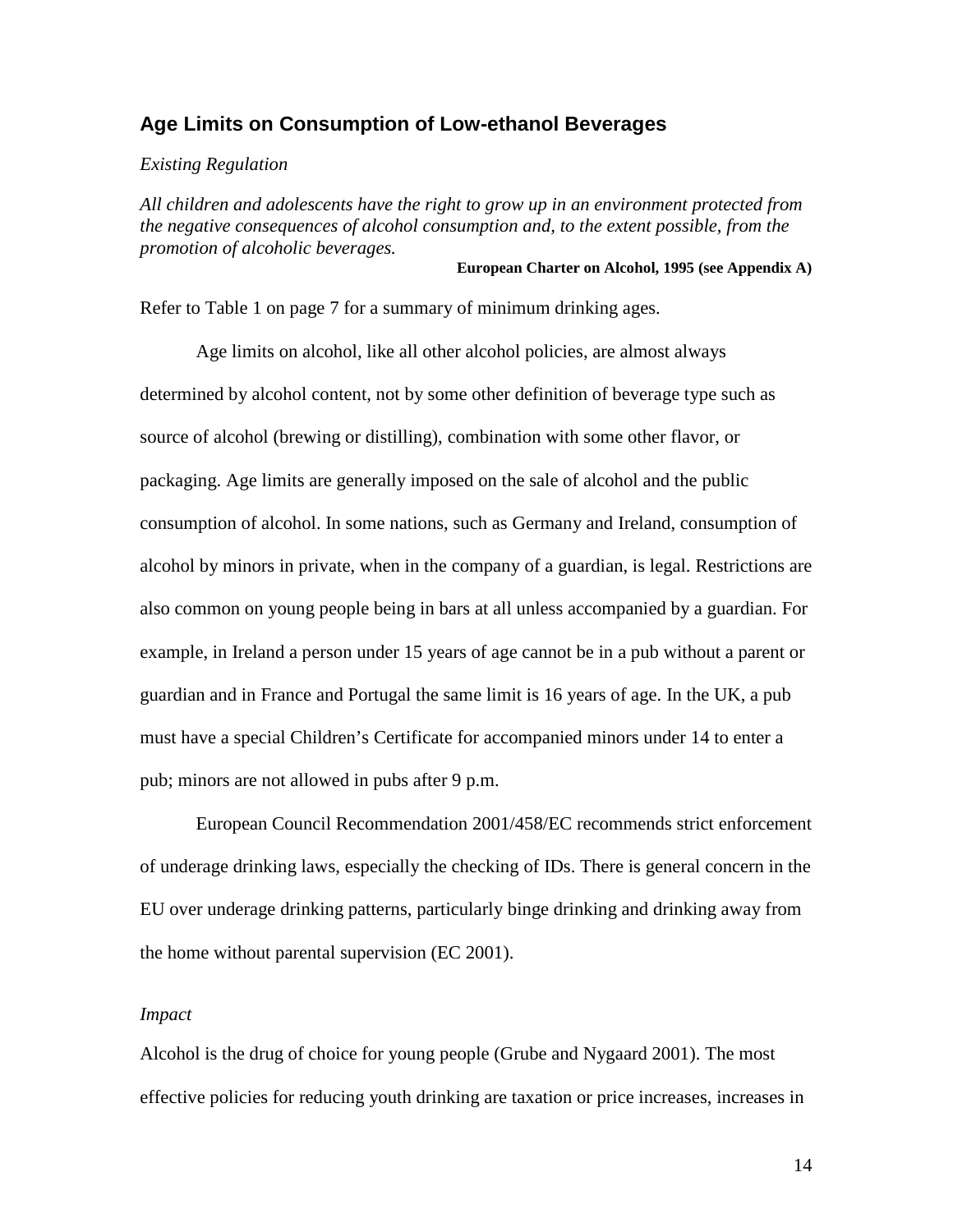the minimum drinking age, and so-called "zero-tolerance" policies for offenses such as drunk-driving (Grube and Nygaard 2001). [5](#page-14-0) Higher minimum drinking ages significantly reduce drunk-driving accidents. The age a person begins drinking has been linked to the prevalence of later alcohol-related health problems. The earlier a person begins to drink, the more likely they are to suffer negative outcomes including alcohol addiction, accidental injury (burns, motor vehicle injuries, falls, drowning) (Chou and Pickering 1992; Kraus, Bloomfield et al. 2000; WHO 2001). There is no evidence that alcohol consumption has any benefits for young people (WHO 2001). The belief that teaching children to drink at home at a young age will result in more responsible drinking later on has also not been supported by scientific studies. Alcohol-related problems are just as prevalent in nations with a tradition of youth drinking at home, all other factors being equal (Holder 1998).

<span id="page-14-0"></span> $5$  Zero-tolerance means that any blood alcohol content discovered in a breath test of a minor results in severe punishment, such as the revocation of driving privileges.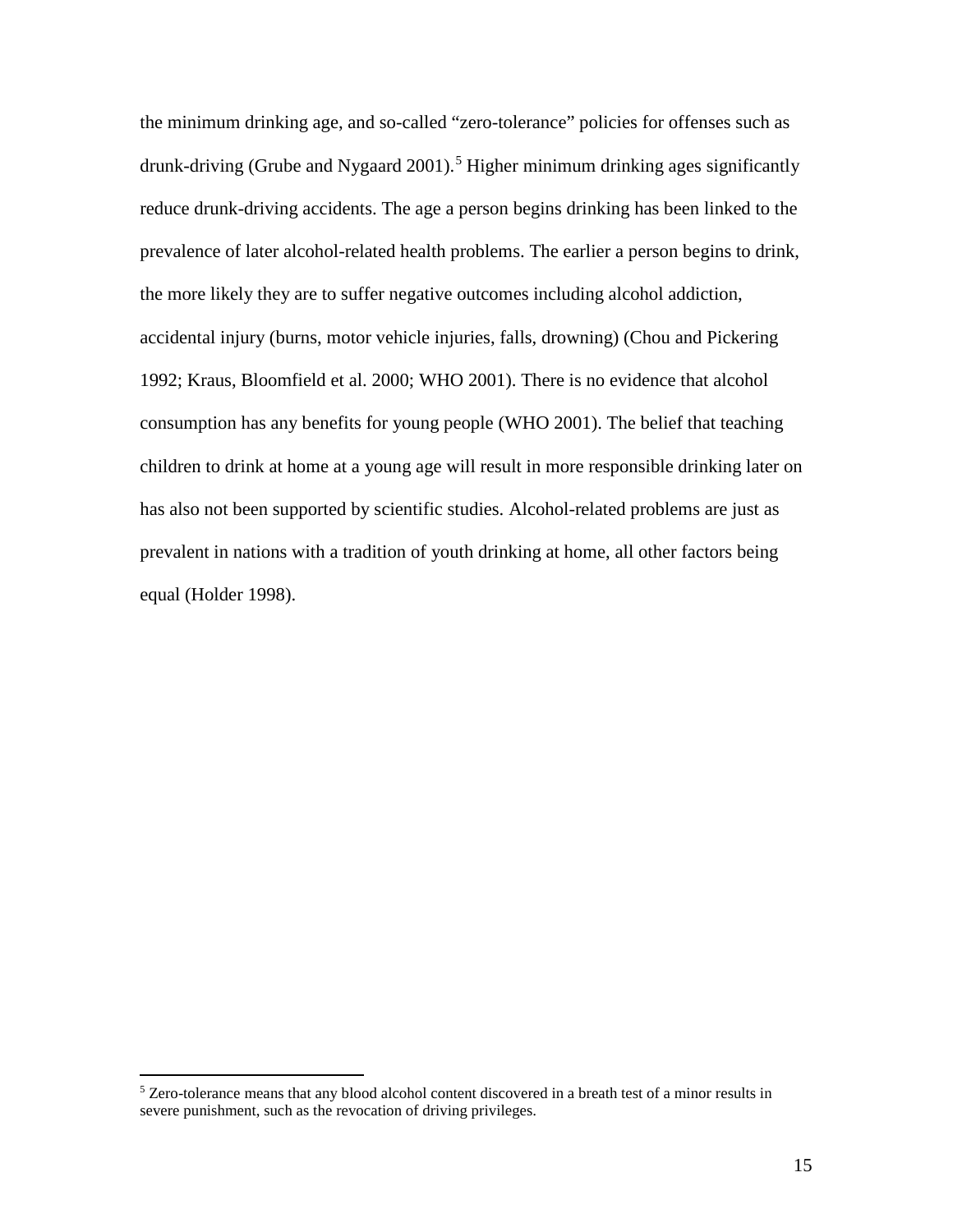## <span id="page-15-0"></span>**Conclusion**

After decades of increasing liberalization in European alcohol policy, particularly during the initial EU enlargement into Scandinavia, concerns over problem drinking, particularly among youth, are leading to an increase in alcohol regulation. Particularly the three areas considered in this report, licensing, public intoxication, and age limits have received increasing scrutiny from researchers and governments alike. A consistent picture of increasing homogenization of drunkenness-oriented drinking patterns across European youth has emerged. The World Health Organization and other concerned groups have outlined comprehensive approaches to combating this epidemic. Thoughtful restrictions on the granting of alcohol licenses, enforcing licensing restrictions, enforcing bans on sales to minors, and policing of public drunkenness behavior are all part of a comprehensive policy regime likely to decrease negative outcomes for all levels of society.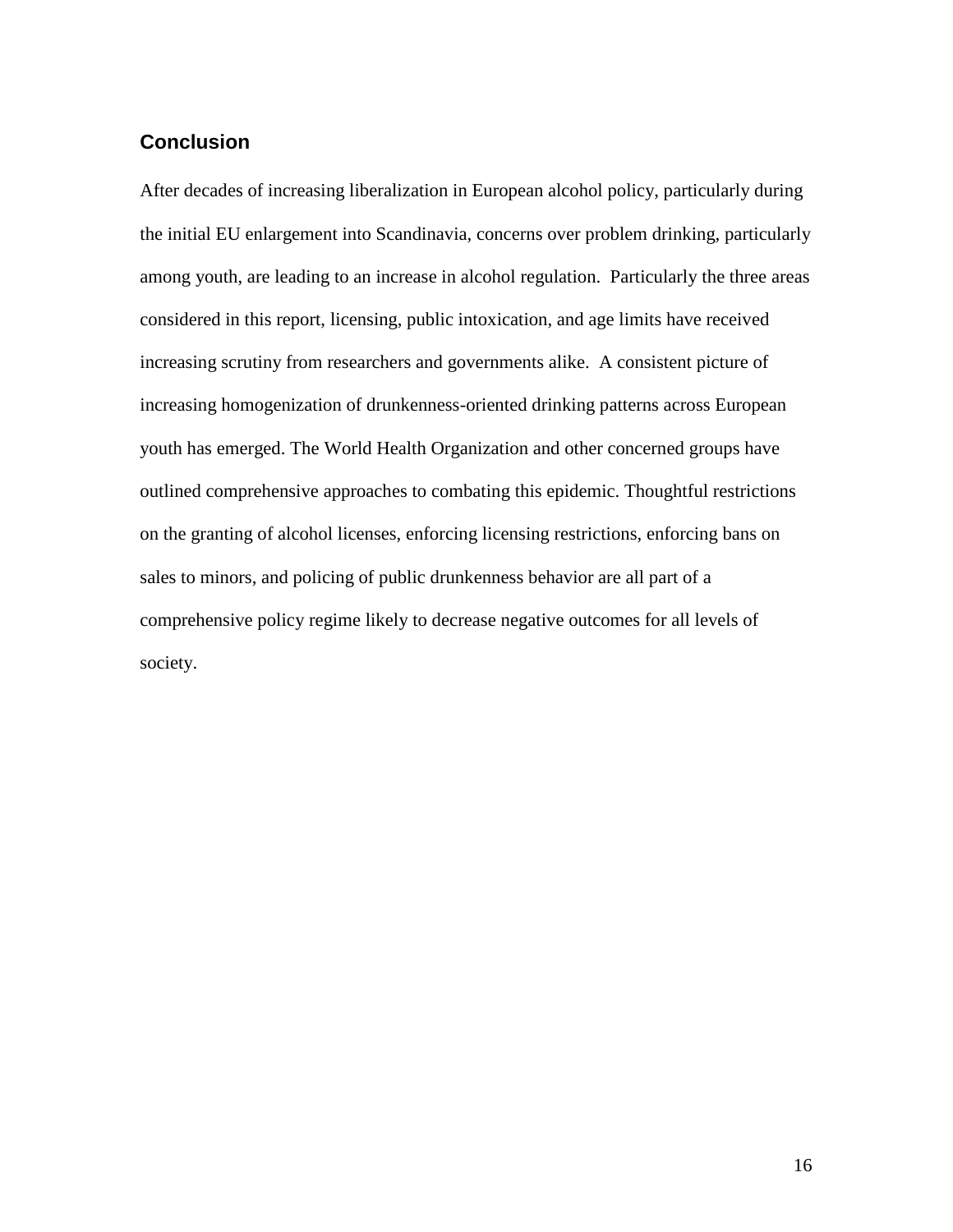# <span id="page-16-0"></span>**Appendix A: European Charter on Alcohol, 1995**

Source: [http://www.euro.who.int/AboutWHO/Policy/20010825\\_2](http://www.euro.who.int/AboutWHO/Policy/20010825_2)

## **Ethical principles and goals**

In furtherance of the European Alcohol Action Plan, the Paris Conference calls on all Member States to draw up comprehensive alcohol policies and implement programmes that give expression, as appropriate in their differing cultures and social, legal and economic environments, to the following ethical principles and goals, on the understanding that this document does not confer legal rights.

- 1. All people have the right to a family, community and working life protected from accidents, violence and other negative consequences of alcohol consumption.
- 2. All people have the right to valid impartial information and education, starting early in life, on the consequences of alcohol consumption on health, the family and society.
- 3. All children and adolescents have the right to grow up in an environment protected from the negative consequences of alcohol consumption and, to the extent possible, from the promotion of alcoholic beverages.
- 4. All people with hazardous or harmful alcohol consumption and members of their families have the right to accessible treatment and care.
- 5. All people who do not wish to consume alcohol, or who cannot do so for health or other reasons, have the right to be safeguarded from pressures to drink and be supported in their non-drinking behaviour.

## **Ten strategies for alcohol action**

Research and successful examples in countries demonstrate that significant health and economic benefits for the European Region may be achieved if the following ten health promotion strategies for action on alcohol are implemented to give effect to the ethical principles and goals listed above, in accordance with the differing cultures and social, legal and economic environments in each Member State:

- 1. Inform people of the consequences of alcohol consumption on health, family and society and of the effective measures that can be taken to prevent or minimize harm, building broad educational programmes beginning in early childhood.
- 2. Promote public, private and working environments protected from accidents and violence and other negative consequences of alcohol consumption.
- 3. Establish and enforce laws that effectively discourage drink-driving.
- 4. Promote health by controlling the availability, for example for young people, and influencing the price of alcoholic beverages, for instance by taxation.
- 5. Implement strict controls, recognizing existing limitations or bans in some countries, on direct and indirect advertising of alcoholic beverages and ensure that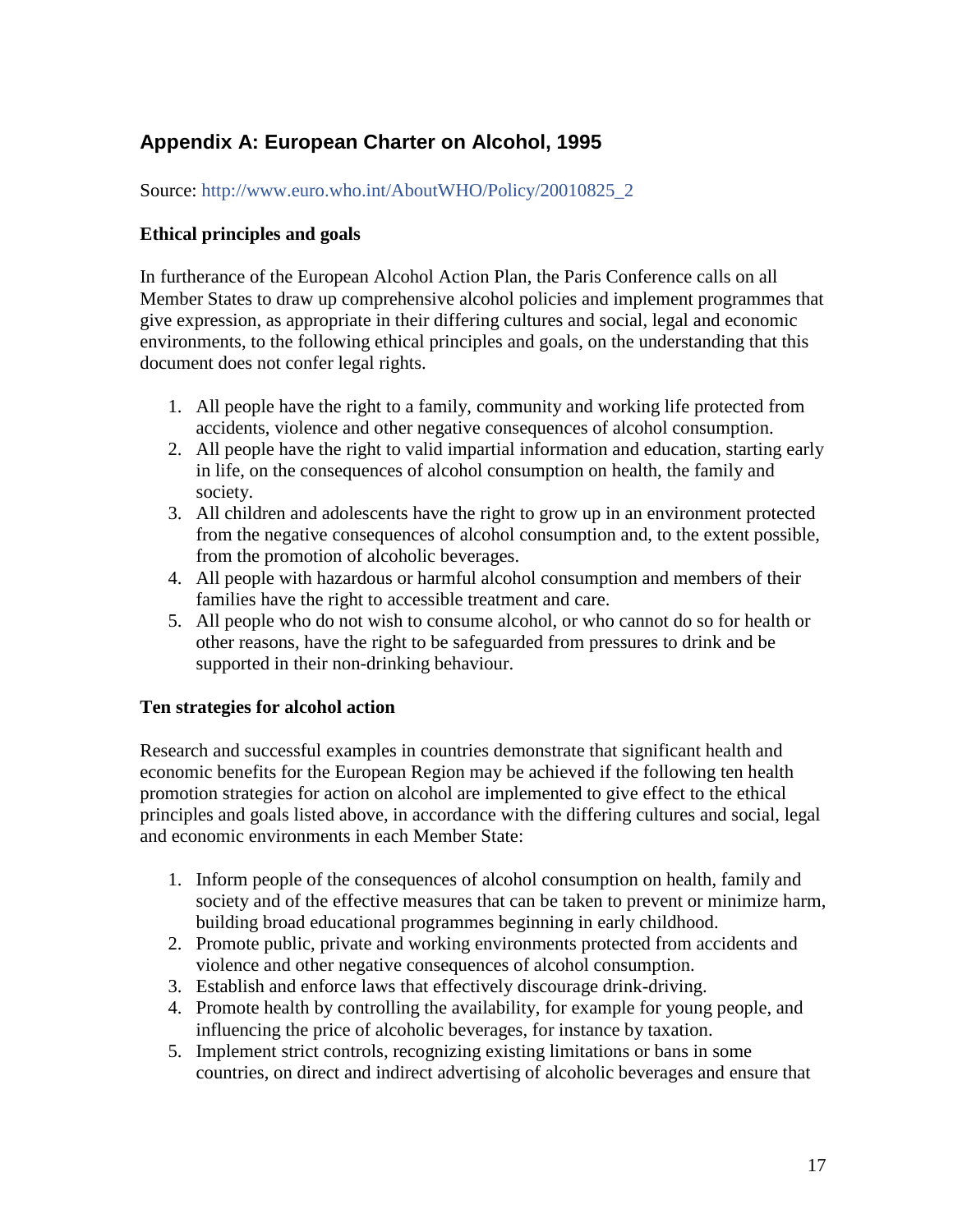no form of advertising is specifically addressed to young people, for instance, through the linking of alcohol to sports.

- 6. Ensure the accessibility of effective treatment and rehabilitation services, with trained personnel, for people with hazardous or harmful alcohol consumption and members of their families.
- 7. Foster awareness of ethical and legal responsibility among those involved in the marketing or serving of alcoholic beverages, ensure strict control of product safety and implement appropriate measures against illicit production and sale.
- 8. Enhance the capacity of society to deal with alcohol through the training of professionals in different sectors, such as health, social welfare, education and the judiciary, along with the strengthening of community development and leadership.
- 9. Support nongovernmental organizations and self-help movements that promote healthy lifestyles, specifically those aiming to prevent or reduce alcohol-related harm.
- 10. Formulate broad-based programmes in Member States, taking account of the present European Charter on Alcohol; specify clear targets for and indicators of outcome; monitor progress; and ensure periodic updating of programmes based on evaluation.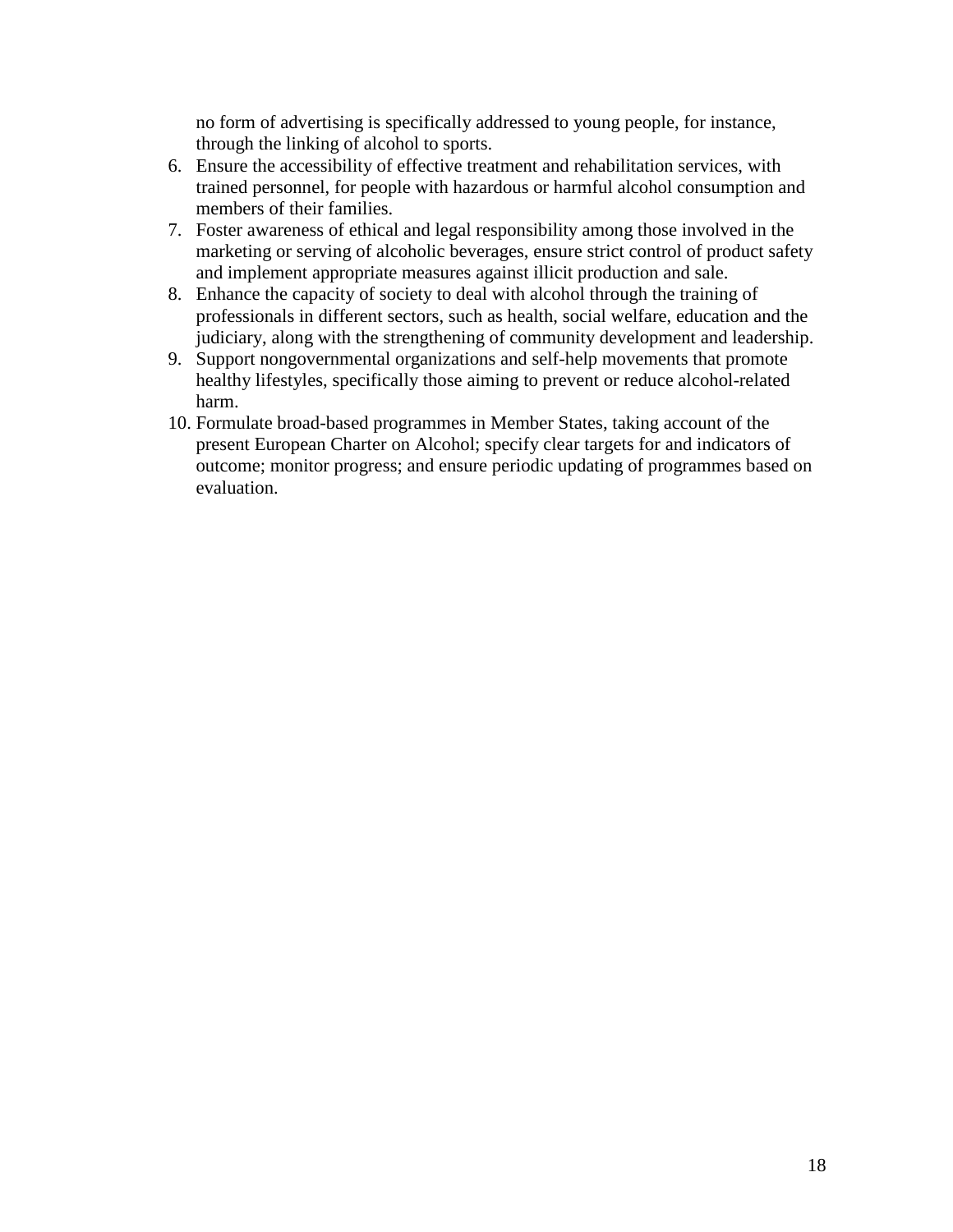## <span id="page-18-0"></span>**Appendix B: Council Recommendation 2001/458/EC: Drinking of alcohol by young people**

Source: <http://europa.eu/scadplus/leg/en/cha/c11564.htm>

**There is statistical evidence of changes in drinking patterns amongst adolescents which are of particular concern. In particular, there has been an increase in binge drinking and heavy drinking among minors. This recommendation aims to encourage the Member States and the players concerned to develop mechanisms designed to address the problems caused by alcohol abuse among young people.**

## **ACT**

**Council Recommendation 2001/458/EC of 5 June 2001 on the drinking of alcohol by young people, in particular children and adolescents [Official Journal L 161 of 16.06.2001].**

## **SUMMARY**

### **General approach**

The purpose of the recommendation is to sensitise all levels of society to the dangers of alcohol abuse among young people, including manufacturers and retailers of alcoholic beverages, as well as parents. It also addresses the different aspects of the problem, from irregular binge-drinking to alcohol dependency among young people.

Via this recommendation, the Council encourages a common approach to this problem within the Community.

### **Strategies of the Member States**

The recommendation lays down the basic criteria for the Member States' strategies to address this problem. The main point is to sensitise all players and particularly young people to the problems linked with alcohol consumption and to develop health promotion tools. This approach focuses on the different areas concerned -- schools, sport centres, youth movements, etc.

According to the recommendation, the key features of these strategies should be:

- promote research into all the different aspects of problems associated with alcohol consumption by young people with a view to identifying and evaluating measures to deal with them;
- ensure that general health promotion policies targeted at all the groups concerned (children, adolescents, parents, teachers, etc.) should include the alcohol issue;
- foster a multisectoral approach to educating young people about alcohol involving, as appropriate, the education, health and youth services, law enforcement agencies, non-governmental organisations, the media, etc.;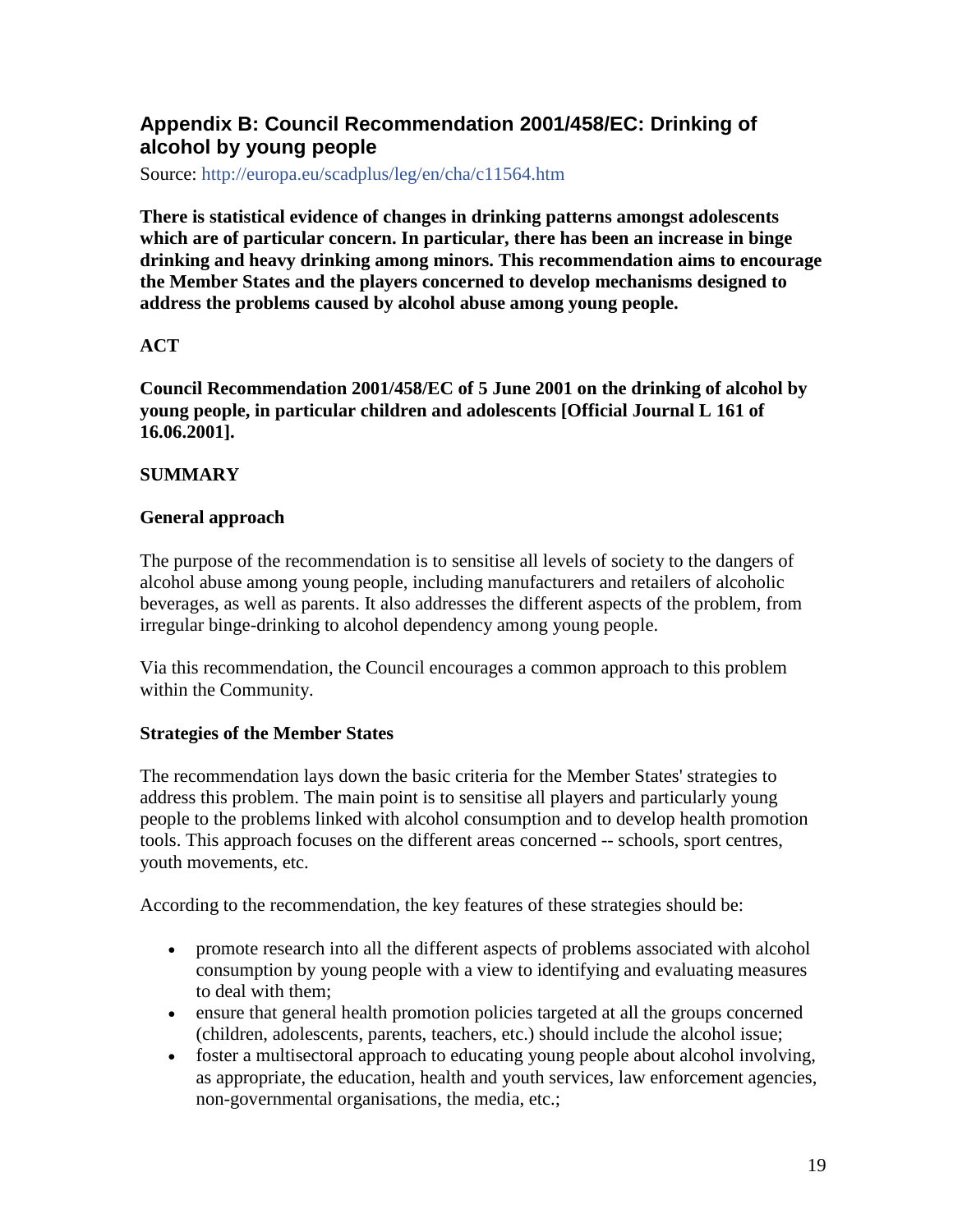- encourage the production of advisory materials for children, adolescents and parents;
- increase young people's involvement in youth health-related policies and actions;
- develop specific initiatives addressed to young people on the dangers of drinkdriving;
- take action as a matter of priority against the illegal sale of alcohol to under-age consumers.

## **Actions concerning the industry**

In cooperation with the producers and the retailers of alcoholic beverages and relevant nongovernmental organisations, the Member States are encouraged to establish effective mechanisms in the fields of promotion, marketing and retailing:

- to ensure that producers do not produce alcoholic beverages specifically targeted at children and adolescents;
- to ensure that alcoholic beverages are not designed or promoted to appeal to children and adolescents. Particular attention should be paid to the use of styles (motifs, colours, etc.) associated with "youth culture" , the images used, the promotion of ideas associated with alcohol consumption (implications of social success, sexual or athletic prowess, featuring of children in drink promotion campaigns and sponsoring of alcoholic drinks (sponsoring of sporting or musical events, sport merchandising, etc.);
- to ensure the possibility of examining and recalling products which do not respect the principles mentioned above;
- to develop, as appropriate, specific training for servers and sales persons;
- allow manufacturers, promoters, etc. to get pre-launch advice;

## **The Commission's role**

In cooperation with the Member Sates, the Commission is invited to:

- support the Member States in their efforts to implement this recommendation notably by providing relevant data and by facilitating the exchange of information and good practices;
- promote further research at Community level on the attitudes and motivations of young people in regard of alcohol consumption and monitoring of ongoing developments;
- make full use of all Community policies, particularly of the programme of action in [the field of public health](http://europa.eu/scadplus/leg/en/cha/c11503b.htm) , in order to address the matters covered in this recommendation.

## **CONTEXT**

Studies carried out in recent years in some Member States indicate disquieting changes in the drinking patterns of children and adolescents. The studies show an increase in binge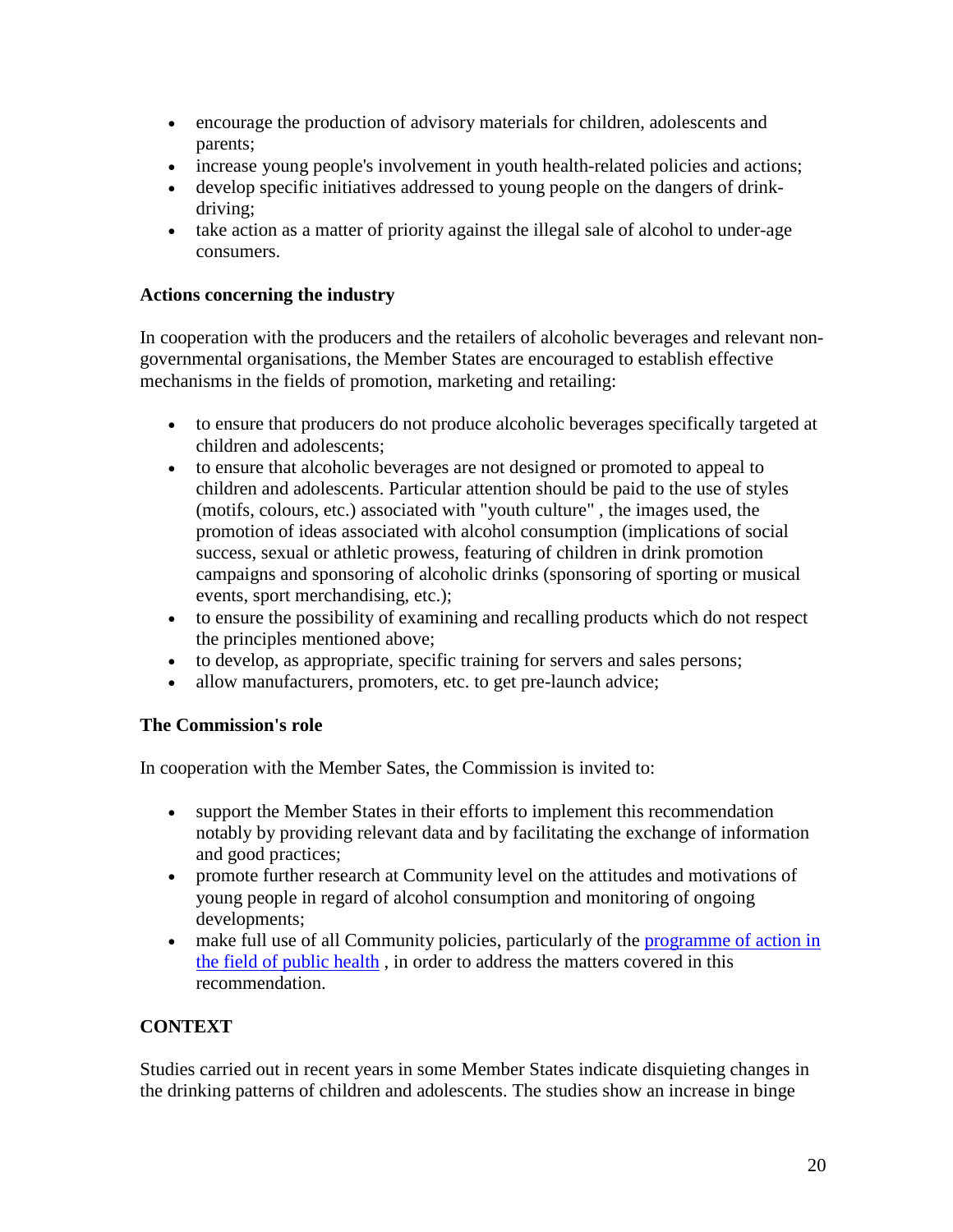drinking and heavy drinking among minors, a lowering of the age of first contact with alcohol and increasing consumption by young girls. This is a disturbing trend in view of the serious consequences of excessive alcohol consumption on the health of young people and on their social well-being.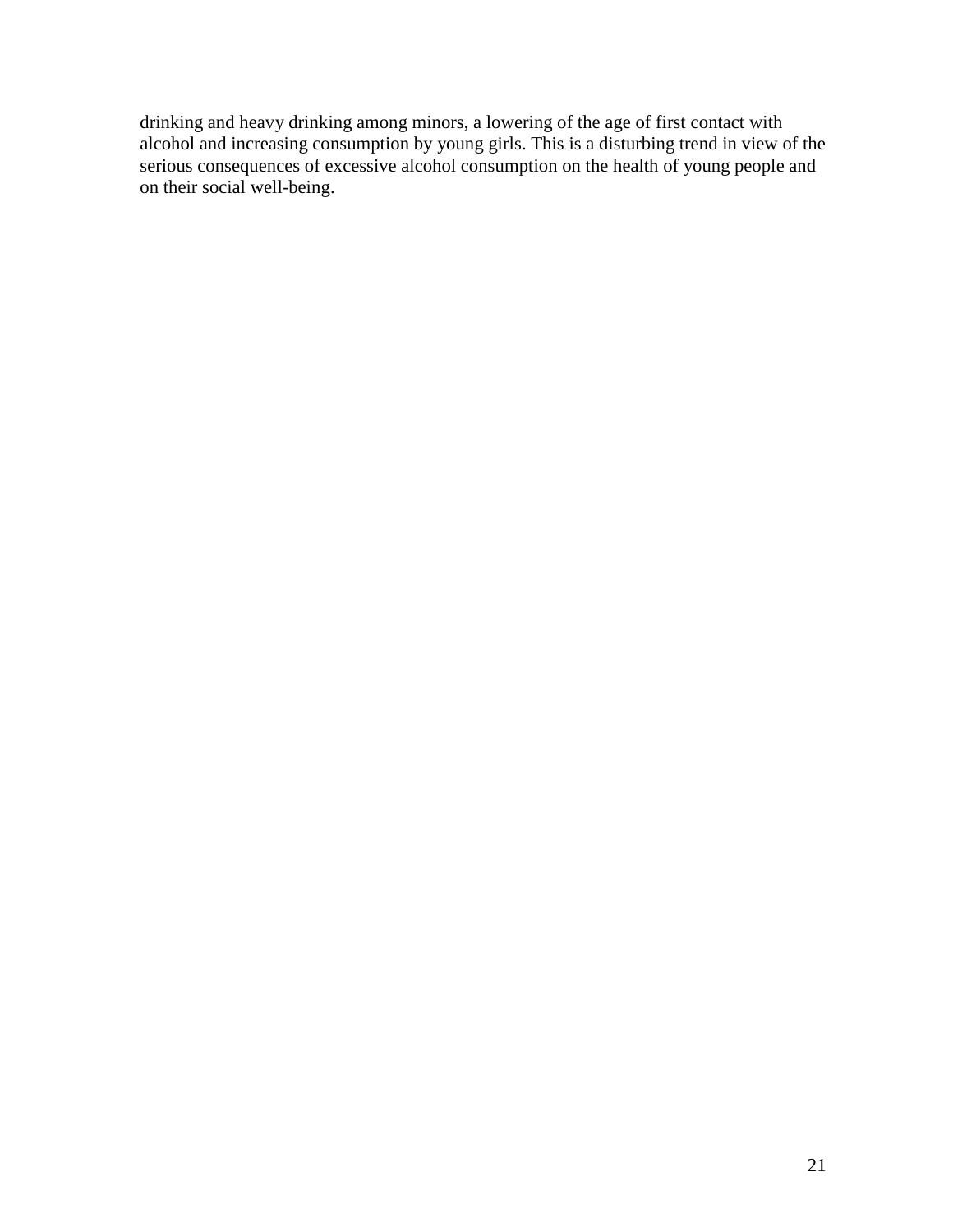# <span id="page-21-0"></span>**Appendix C European Alcohol Action Plan (Excerpt)**

Source:<http://www.euro.who.int/document/E67946.pdf>

## **Summary**

The meaning of drinking alcohol varies, and for many people having an alcoholic drink is part of social life. The harm that can be done by alcohol extends beyond the individual drinker to families and communities across the whole population. Alcohol products are estimated to be responsible for 9% of the total disease burden within the Region. They are linked to accidents and violence and are responsible for a large proportion of the reduced life expectancy in the countries of the former Soviet Union. Reducing the harm that can be done by alcohol is one of the most important public health actions that countries can take to improve the quality of life.

Since 1992, the European Alcohol Action Plan (EAAP) has provided a basis for the development and implementation of alcohol policies and programmes in Member States. The aim of EAAP for the period 2000–2005 is to prevent and reduce the harm that can be done by alcohol throughout the European Region.

The overall objectives are to:

- generate greater awareness of, provide education in, and build up support for public health policies that address the task of preventing the harm that can be done by alcohol;
- reduce the risk of alcohol-related problems that may occur in a variety of settings such as the home, workplace, community or drinking environment;
- reduce both the breadth and depth of alcohol-related harm such as fatalities, accidents, violence, child abuse and neglect, and family crises;
- provide accessible and effective treatment for people with hazardous and harmful alcohol consumption and those with alcohol dependence;
- provide greater protection from the pressures to drink for children, young people and those who choose not to drink alcohol.

The ten strategies set out in the European Charter on Alcohol provide the framework for EAAP during the period 2000–2005. The Action Plan indicates what should be achieved (outcomes) and how that can be achieved (actions). Each Member State is encouraged to implement the actions most likely to reduce the harm that can be done by alcohol in that country.

The WHO Regional Office for Europe will play an active role in supporting the Action Plan in five key areas:

(a) advocate the protection of health and identify alcohol related policies and practices that harm health;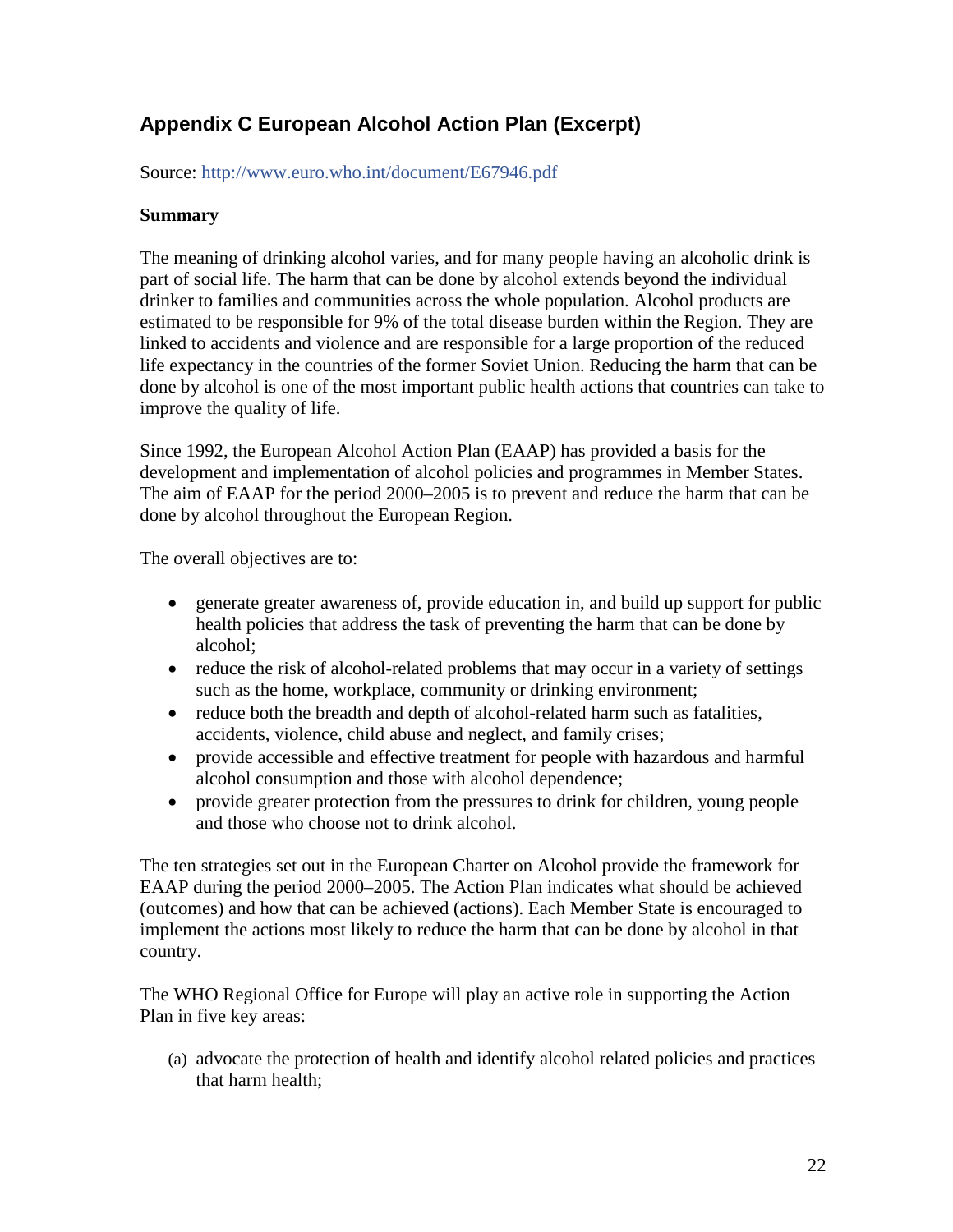- (b) provide a focus for information on health through its alcohol-related monitoring and evaluation systems and cooperate with its major partners such as the European Commission;
- (c) give support to Member States in the development of effective alcohol policies, utilizing its research and science base;
- (d) provide evidence-based tools and guidelines for turning alcohol policies into action;
- (e) provide leadership, technical support and coordinated action through collaborative networks across Europe.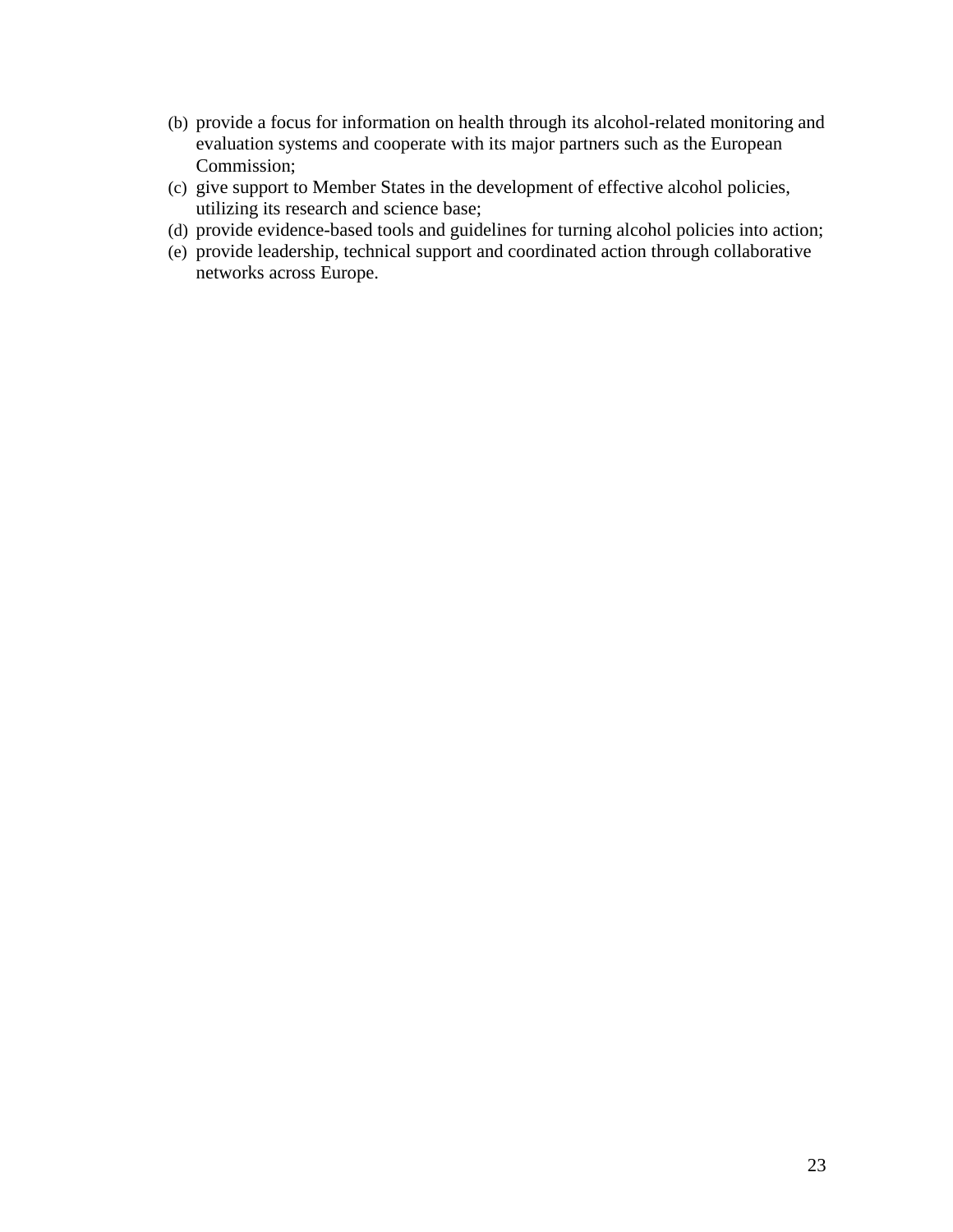## **Bibliography**

- Anderson, P. and B. Baumberg (2006). Alcohol in Europe: A Public Health Perspective. London, Institute of Alcohol Studies.
- Babor, T. (2003). Alcohol: no ordinary commodity; research and public policy. Oxford, Oxford University Press.
- Chou, S. P. and R. P. Pickering (1992). "Early onset of drinking as a risk factor for lifetime alcohol-related problems." British Journal of Addiction **87**(8): 1199-1204.
- EC (2001). Council Recommendation on the drinking of alcohol by young people, in particular children and adolescents. E. Council.
- Edwards, G. (1994). Alcohol policy and the public good. Oxford ; New York, Oxford University Press.
- Felson, M., R. Berends, et al. (1997). Reducing pub hopping and related crime. Policing for Prevention: Reducing Crime, Public Intoxication and Injury. R. Homel. New York, Criminal Justice Press**:** 115–132.
- Gorman, D. D. M., P. P. W. Speer, et al. (2001). "Spatial dynamics of alcohol availability, neighborhood structure and violent crime." Journal of studies on alcohol **62**(5): 628- 36.
- Grube, J. W. and P. Nygaard (2001). "Adolescent drinking and alcohol policy." Contemporary Drug Problems **28**(1).
- Gutjahr, E., G. Gmel, et al. (2001). "Relation between Average Alcohol Consumption and Disease: An Overview." European Addiction Research **7**(3): 117-127.
- Holder, H. D. (1998). European Integration and Nordic Alcohol Policies: Changes in Alcohol Controls and Consequences in Finland, Norway and Sweden, 1980-1997.
- Holder, H. D. and G. Edwards (1995). Alcohol and public policy : evidence and issues. Oxford ; New York, Oxford University Press.
- Klingemann, H. (2001). Alcohol and its social consequences the forgotten dimension. Geneva, WHO.
- Klingemann, H., G. Gmel, et al. (2001). Mapping the social consequences of alcohol consumption. Dordrecht ; Boston, Kluwer Academic Publishers.
- Knibbe, R. R. A., T. T. Oostveen, et al. (1991). "Young people's alcohol consumption in public drinking places: reasoned behaviour or related to the situation?" British journal of addiction **86**(11): 1425-33.
- Kraus, L., K. Bloomfield, et al. (2000). "Prevalence of alcohol use and the association between onset of use and alcohol-related problems in a general population sample in Germany." Addiction **95**(9): 1389-1401.
- Marsh, P. E. (1992). Drinking and Public Disorder. London, MCM Research.
- Österberg, E. (2004). What are the most effective and cost-effective interventions in alcohol control? Copenhagen, WHO Regional Office for Europe.
- Österberg, E. and T. Karlsson, Eds. (2002). Alcohol Policies in EU Member States and Norway: A Collection of Country Reports. Helsinki, STAKES.
- Österberg, E. and J. Simpura (1999). Charter strategies evidence: the scientific evidence for the ten strategies in the European Charter on Alcohol. Helsinki, National Research and Development Centre for Welfare and Health.